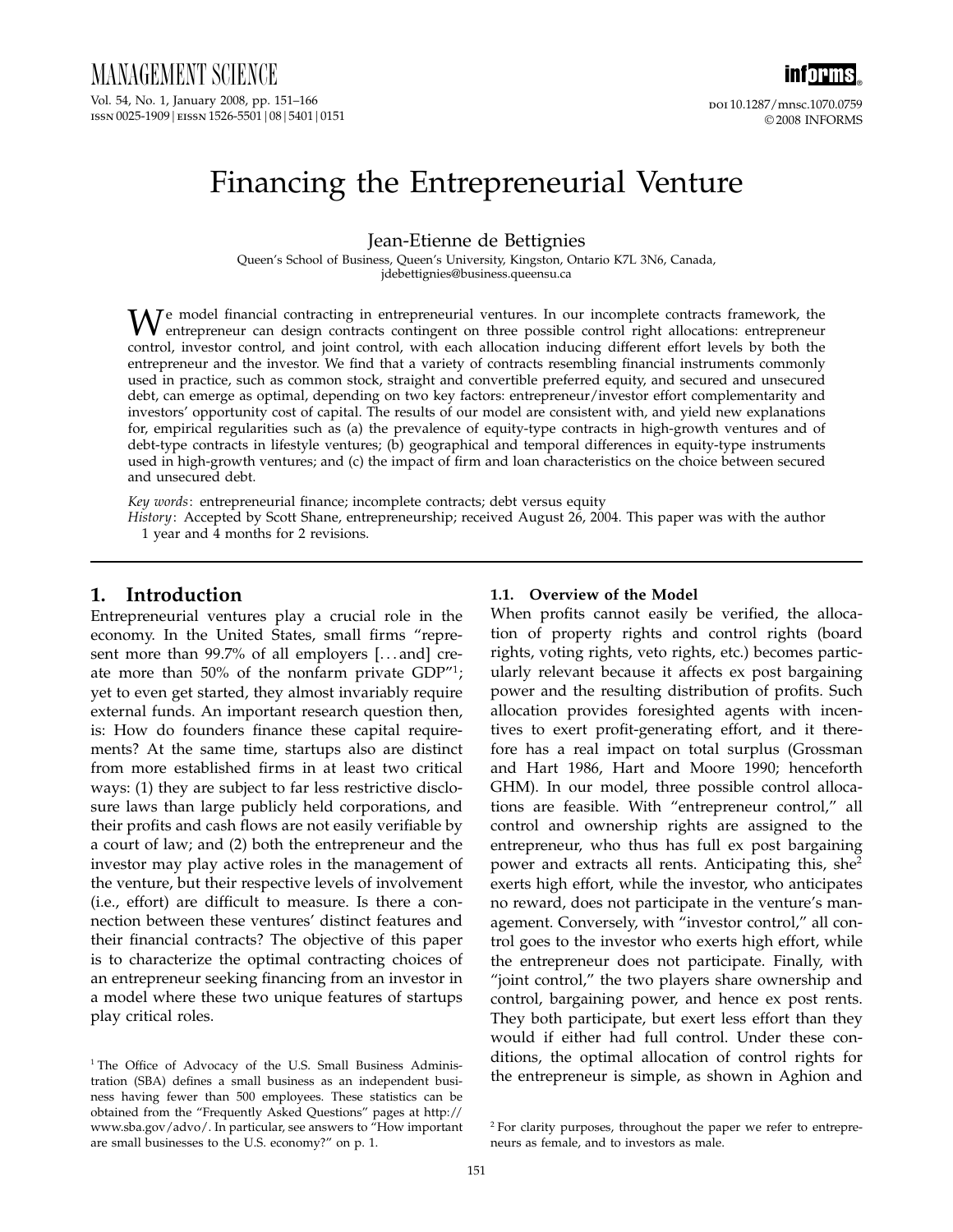Tirole (1994; henceforth AT). $3$  Entrepreneur control is infeasible: The investor would anticipate no reward and refuse to provide capital. Joint control dominates investor control if and only if the positive impact of higher entrepreneur effort associated with joint control more than offsets the negative impact of lower investor effort, a GHM-type result.

We depart from AT's basic framework by allowing for an "interim" profit opportunity to be generated, with some probability, at some point during the game. This simple departure provides a significantly richer framework in which to analyze the entrepreneur's financing possibilities because the different control right allocations can now be contingent on repayments to the investor drawn from interim cash flows. Indeed, an important and novel result of this paper is that a number of contracts resembling financial instruments commonly used in practice—such as voting equity, convertible and straight (or participating) preferred equity, as well as secured and unsecured debt can emerge as optimal.

The next step, then, is to determine the conditions under which each of these candidate contracts is optimal. To that end, we show that contractual optimality depends on two factors: the complementarity between the efforts of the entrepreneur and investor, and the investor's cost of capital. Three other key results then emerge. First, while debt-type contracts (secured and unsecured debt) tend to dominate at lower levels of effort complementarity, equity-type contracts (common and preferred equity) become optimal as effort complementarity increases. Debt-type contracts rely mainly on entrepreneur control and investor control (depending on whether debt payments are made), which are not affected by effort complementarity because under these control allocations only one player exerts effort. In contrast, equity-type contracts rely more on joint control, which elicits effort by both players. Effort complementarity increases the impact of joint efforts, and hence the relative attractiveness of equity-type contracts.

Second, within the equity-type category, the entrepreneur must make other, more specific choices. We show that common stock, convertible preferred equity, and straight preferred equity become optimal successively as the cost of capital increases. Common stock, which, relative to convertible preferred equity, gives more control rights to the entrepreneur, also gives a higher expected return, and is chosen whenever feasible. However it is less "investor friendly"

than convertible preferred, which accordingly can be used as a backup option to secure financing when the investor's cost of capital is too high for his participation constraint to hold with common stock. The same reasoning explains the difference between convertible preferreds and the even more "investor friendly" straight preferreds.

Third, within the debt-type category, the entrepreneur must decide between secured and unsecured debt, and we show that the former dominates the latter in two situations: when effort complementarity is particularly low, or when the investor's cost of capital is high.

Importantly, these results are consistent with, and help us formalize explanations for, a number of largely unexplained regularities documented in the next section, including: (1) the key financing difference between high-growth ventures (i.e., classic startups) and lifestyle ventures (e.g., restaurants, hair salons, etc.), $4$  which favor equity-type instruments and debttype instruments, respectively; (2) the geographic and temporal differences in equity-type instruments used in high-growth ventures; and (3) the impact of firm and loan characteristics on the choice between secured and unsecured debt.

#### 1.2. Related Literature and Key Contributions

This paper stands between two lines of research on financial contracting. From a methodological standpoint, our model is related to several classic papers from the security design literature, including Bolton and Scharfstein (1990, 1996), Aghion and Bolton (1992), Dewatripont and Tirole (1994), and Hart and Moore (1998), which examine the characteristics of optimal financial instruments in the context of contractual incompleteness. Our modeling of debt as an incentive device for the entrepreneur to make cash repayments to the investor when cash flows are not verifiable, for example, builds on the work of Bolton and Scharfstein (1990) and Hart and Moore (1998), in particular.

This paper is also related to the more recent literature on venture capital contracts, which, unlike the work on security design mentioned above, focuses on the financing of entrepreneurial ventures specifically. The primary purpose of this line of research

<sup>&</sup>lt;sup>3</sup> AT's classic paper is in fact a model of innovation that analyzes the optimal allocation of property rights between an innovator and its customer. However, one can also interpret it as a study of the allocation of control rights between an entrepreneur and an investor. See also Hellmann (1998), Yerramilli (2004), and Dessein (2005) for models of control right allocation in financial contracts.

<sup>4</sup> The terms "high-growth" and "lifestyle" ventures are commonly used to divide entrepreneurial ventures into two broad categories. See Haynes et al. (1999), Davis (2003, p. 180), Hisrich et al. (2006, pp. 19–20), Harvard Business School (2006), and Mahdjoubi (2007). High-growth ventures are usually defined as ventures in which the goal is value creation and growth, with the entrepreneur recognizing the importance of the investor's role in achieving these goals. In contrast, lifestyle ventures provide a good living for the entrepreneur, but do not have the growth or value creation potential of high-growth ventures.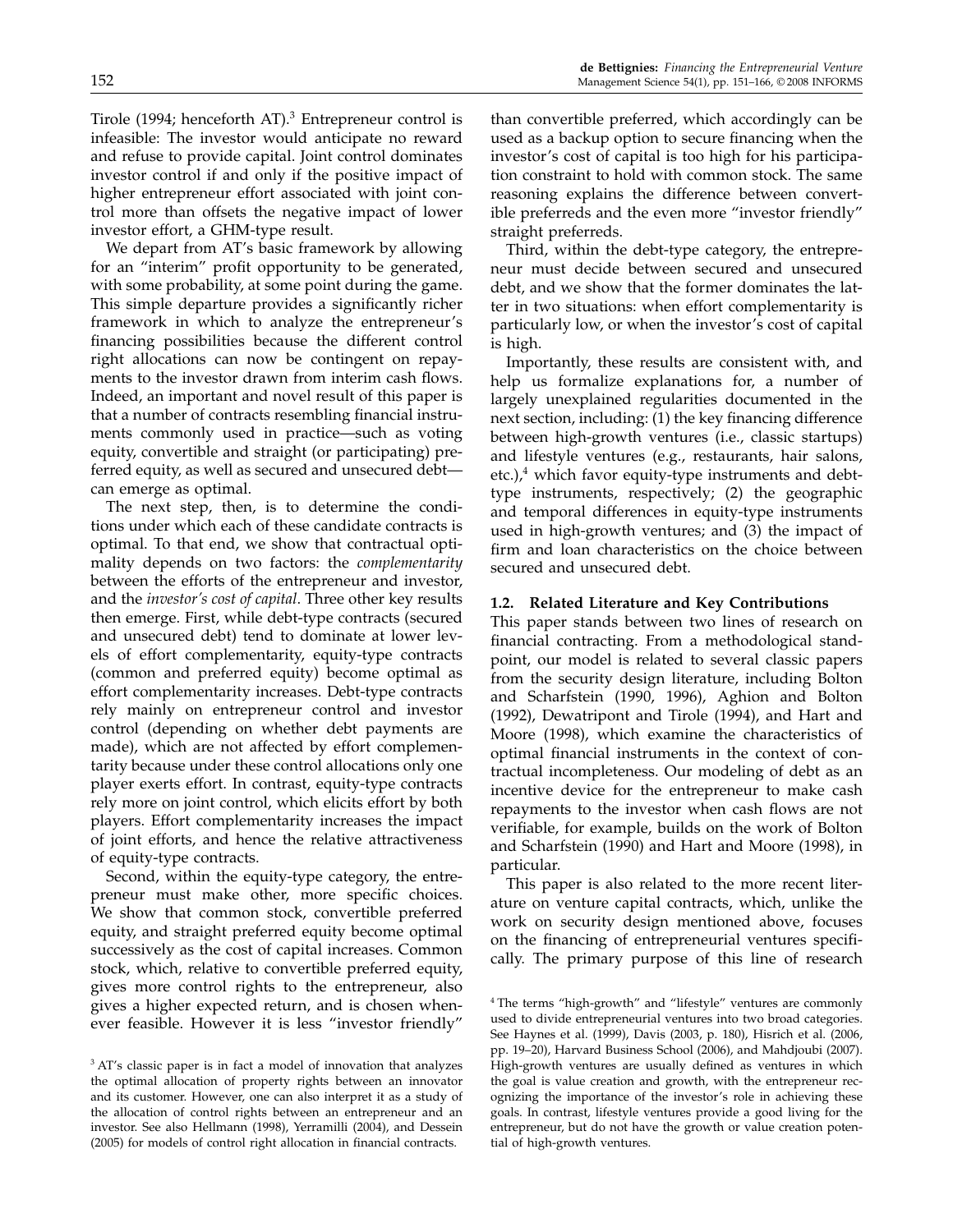is to offer new insights into the predominant use of convertible securities in venture capital contracts in the United States today.<sup>5</sup> Researchers have proposed several theories in which convertible securities emerge as a response to single-sided (Bergmann and Hege 1998), double-sided (Casamatta 2003, Repullo and Suarez 2004, Hellmann 2006), or sequential (Schmidt 2002) moral hazard issues affecting the entrepreneur/investor relationship; to potential signal manipulation ("window-dressing") by the entrepreneur (Cornelli and Yosha 2003); as well as to conflicts of interest between the entrepreneur and the investor in "exit" situations such as trade sales and initial public offerings (IPOs) (Berglöf 1994, Bascha and Walz 2001) or liquidation events (Marx 1998).

Our model fills a gap between the security design literature, which does not address the financing of entrepreneurial ventures specifically, and the venture capital contracting literature, which focuses on the somewhat narrow subset of startups financed with venture capital. Indeed, the primary contribution of this model is to propose a theory that explicitly takes into account the distinctive characteristics of entrepreneurial ventures, yet is general enough to address issues related not only to high-growth ventures financed by venture capitalists (VCs), but also to lifestyle ventures, which represent more than 90% of all startups (Davis 2003). This approach yields new results and explanations for a number of empirical regularities, such as the ones mentioned above, which have received less attention in the prior literature.

A key component of this contribution results from simultaneously incorporating the two distinctive characteristics of startups described at the start of this introduction—namely, the difficulty in verifying profits and the possibility of joint entrepreneur/investor efforts—into a richer contracting framework where a variety of commonly used financial securities can emerge as optimal. We believe that our approach is novel in that regard: In the security design literature, for example, Bolton and Scharfstein (1990, 1996) and Hart and Moore (1998) posit nonverifiability of cash flows, but focus on debt contracts only. In contrast, Aghion and Bolton (1992) and Dewatripont and Tirole (1994) do rely on the verifiability of profits to model

<sup>5</sup> There is also a small but growing literature on the entrepreneur's choice between venture capital and bank financing. In Landier (2002), this choice depends on the "quality" of the entrepreneur's exit option, which itself depends on the legal environment and on the "stigma of failure." In Ueda (2004), venture capitalists are better at project evaluation, but banks are less likely to expropriate the entrepreneur. Winton and Yerramilli (2004) show that both uncertainty in continuation strategy choices, and skewness of cash flow distributions, tend to favor venture capital financing over bank financing. de Bettignies and Brander (2007) examine how the relative VC/entrepreneur productivity affects the latter's choice between venture capital and bank finance.

both equity-like contracts and debt-like contracts.<sup>6</sup> Moreover, none of these papers addresses the issue of joint entrepreneur/investor effort. In the venture capital literature, although joint effort is examined (Casamatta 2003, Repullo and Suarez 2004, Hellmann 2006), the nonverifiability of profits is generally not explicitly modeled; $^7$  and as noted above the focus is on convertible securities specifically.

The second key component of our contribution arises from clarifying the conditions under which financial instruments are selected. While other researchers (e.g., Aghion and Bolton 1992) have hinted at a role for the investor's cost of capital in financial contracting, we argue that two dimensions, rather than one, may determine the optimal contract, and thus must be jointly considered. Our model is novel in explaining why each one of the main financial instruments used in practice is optimal for some combination of investor's cost of capital and entrepreneur/investor effort complementarity.

This paper is organized as follows. Section 2 presents empirical regularities that our model helps explain. Sections 3 and 4 describe the model, and analyze feasible contracts. Section 5 derives optimal contracts, and §6 relates key results to stylized facts. Section 7 concludes by suggesting model applications to other areas of management more broadly. All proofs are in the online appendix (provided in the e-companion).<sup>8</sup>

## 2. Empirical Regularities

Several striking empirical facts characterize the financing of entrepreneurial ventures. Consider highgrowth entrepreneurs, who have access to venture capital. As shown in Table 1, the evidence suggests that in Canada and Europe they use both equity-type instruments and debt-type instruments.

 $6$  As noted in Fluck (1998), there exists an inherent tension between the nonverifiability of profits and the modeling of equity-type contracts. She solves the problem by arguing that equity holders who have the right to dismiss the manager, and have an unlimited time horizon, can discipline the manager into paying out dividends with a credible threat of dismissal. Myers (2000) and Dybvig and Wang (2002) also use the threat of dismissal to introduce equity in a model with nonverifiable cash flows. We circumvent this issue by arguing that, in entrepreneurial ventures, the crucial components of equity contracts are the control rights typically associated with them (rather than claims on cash flows that are irrelevant when these are not verifiable) because they give to the investor ex post bargaining power, and hence access to rents.

<sup>7</sup> In some multi stage models (e.g., Berglöf 1994, Bascha and Walz 2001, Repullo and Suarez 2004), nonverifiability is present in the early stages, but disappears in later stages. In our model, cash flows remain unverifiable throughout.

<sup>&</sup>lt;sup>8</sup> An electronic companion to this paper is available as part of the online version that can be found at http://mansci.journal. informs.org/.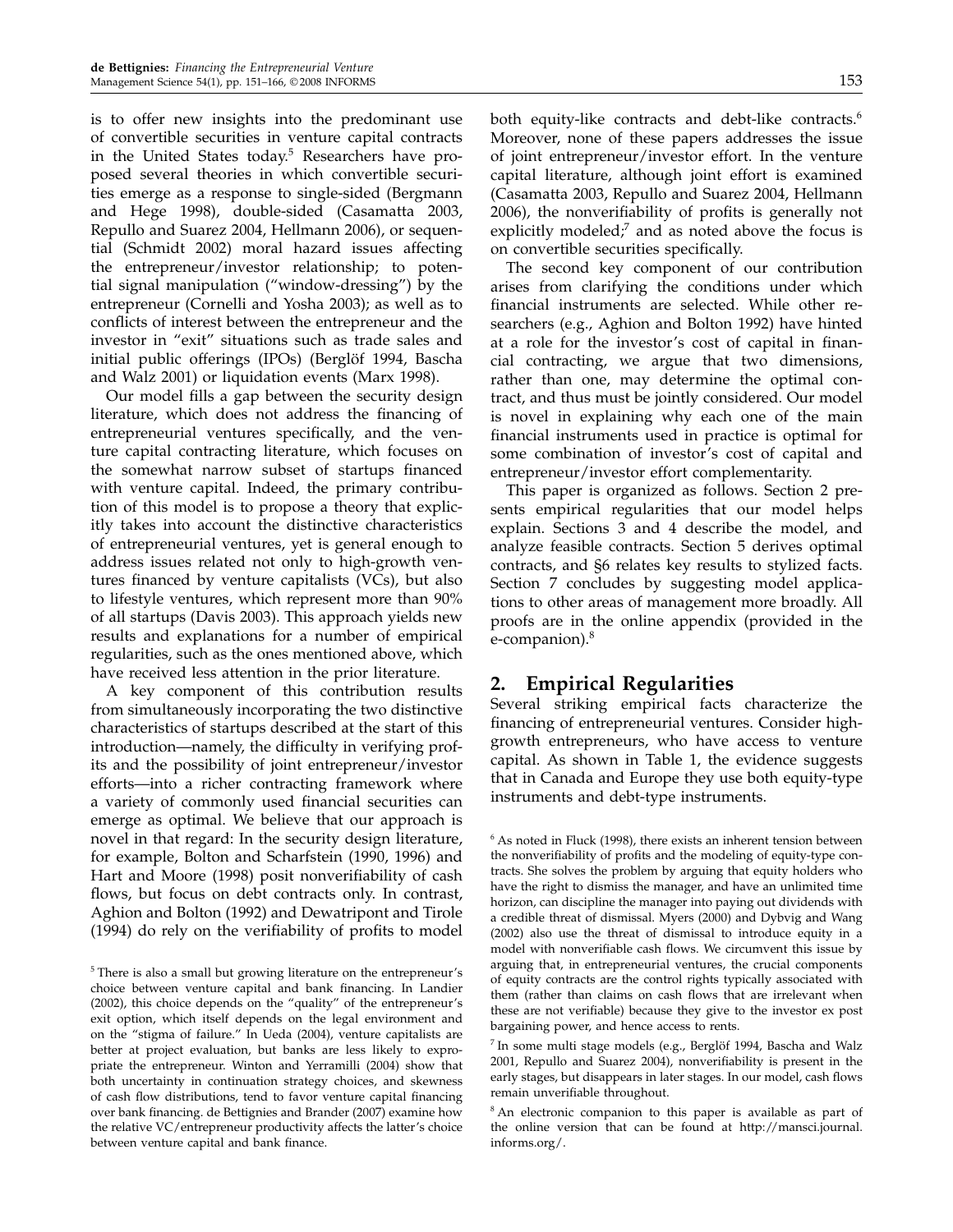Table 1 Financial Instruments Used in Venture Capital Deals (as % of Total Deals)

| Eauitv |      |      |      | Other                        |
|--------|------|------|------|------------------------------|
| 55.5   | 6.5  | 7.5  | 25.5 | 5                            |
| 36.3   | 15   | 12.4 | 18.1 | 18.2                         |
| 34.6   | 12   | 12   | 36.5 | 4.8                          |
| 26.6   | 38.7 | 0    | 10.6 | 25.1                         |
|        |      |      |      | Debt Conv. debt Pref. equity |

Notes. In Cumming (2005), the preferred equity category consists of 7.27% straight preferred equity and 10.87% convertible preferred equity. In Cumming (2002), the preferred equity category consists of 15.38% straight preferred equity and 21.15% convertible preferred equity. Finally, Bascha and Walz (2002) explain that in Germany, the so-called "silent parternship," a debt-type instrument, is commonly used (33.1%); it is categorized as debt. Moreover, private limited companies are not allowed to use convertible debt. They use other instruments instead, which are categorized as "other."

Even in the United States, where the prevalent use of convertible preferred equity in the financing of high-growth ventures by VCs is well documented (Sahlman 1990, Lerner 1994, Gompers 1995, Bergmann and Hege 1998, Gompers and Lerner 1999, Kaplan and Strömberg 2002), high-growth entrepreneurs have access to other forms of financing. Venture lending, for example, has recently emerged, which provides debt-type instruments to these ventures in the form of venture leasing, venture debt, or subordinated debt (Hardymon et al. 2005). Venture lenders have been very active recently,<sup>9</sup> providing an interesting alternative to equity financing for high-growth ventures in the United States.

Now consider lifestyle ventures. Data describing such ventures specifically is more difficult to find. However, as these ventures represent more than 90% of all startups, we conjecture that data describing entrepreneurial ventures in general should provide an accurate representation of lifestyle ventures. Under this assumption, it appears that lifestyle entrepreneurs, like high-growth entrepreneurs, also have access to various financing options, including both equity and debt financing. Using the 2004 UK Survey of Small and Medium Enterprise (SME) Financing, Fraser (2005) illustrates this point clearly, and we report some of his findings in Table 2.

Empirical Regularity 1. Both high-growth entrepreneurs and lifestyle entrepreneurs use a variety of financial instruments to fund their projects, including equity-type instruments and debt-type securities.

Table 2 External Sources of Finance Used to Establish the Startup

| Source              | Pop. percent. | Source                 | Pop. percent. |  |
|---------------------|---------------|------------------------|---------------|--|
| Bank loan           | 20.4          | Other credit           | 47            |  |
| Friends/Family Ioan | 12.7          | Friends/Family equity  | 1.3           |  |
| Mortgage on home    | 6.5           | Venture capital equity | 0.3           |  |
| Credit card         | 3.3           | Other external sources | 4.6           |  |

Source. Adapted from Fraser (2005).

Note. These numbers refer to the subset of SMEs (businesses with less than 250 employees) that are defined as startups (aged less than two years).

It is clear from Tables 1 and 2 that although highgrowth entrepreneurs and lifestyle entrepreneurs use a variety of financial instruments, they differ in the type of instrument they use predominantly. In Europe, for example, 80% of ventures financed by VCs used equity-type contracts (Bottazzi et al. 2004). In contrast, in lifestyle ventures debt-type contracts seem preferred: In the United Kingdom in 2004, less than 6% of lifestyle ventures used equity-type instruments, while 20.4% used bank loans (Fraser 2005).

Empirical Regularity 2. While high-growth ventures use equity-type instruments predominantly to finance their projects, lifestyle ventures use debt-type instruments mostly.

Examining high-growth ventures more closely, two interesting facts emerge. First, as noted above, today convertible preferred equity is ubiquitous in venture capital deals in the United States, but this was not always the case: Another type of instrument, namely, straight preferred equity, dominated until the mid-1980s (Hardymon and Lerner 2001). Second, as depicted in Table 1, even today, the dominance of convertible preferred equity in high-growth ventures seems somewhat specific to the United States. In Europe and Canada, common equity rather than convertible preferred stock seems to predominate (Bottazzi et al. 2004, Cumming 2005).

Empirical Regularity 3. Within the high-growth venture category, temporal and geographic differences do exist in the type of equity instrument used most predominantly.

Finally, lifestyle ventures have interesting financial characteristics also. First, the debt contracts used include both secured debt and unsecured debt in significant proportions. $10$  This is illustrated in Table 2: While credit cards and friends/family loans tend to be unsecured, mortgages are secured, and bank loans could be either secured or unsecured. In the United States, for example, approximately 60% of loans taken by small firms are collateralized (Leeth and Scott

<sup>9</sup> Debt providers such as Western Technology Investments and Lighthouse Capital raised \$720 million and \$366 million, respectively, in May 2003 (Hardymon et al. 2005). Perhaps better known is Silicon Valley Bank (Leamon and Hardymon 2001), and its spinoff Gold Hill Venture Lending, which raised \$200 million in the summer of 2004 (Hardymon et al. 2005).

<sup>10</sup> Brealy and Myers (2003, p. 1049) broadly define secured debt as a debt contract that (1) has specific assets pledged as collateral that can be seized in case of default, and (2) is senior to other claims. Unsecured debt in contrast has no collateralized assets and is subordinated to secured debt.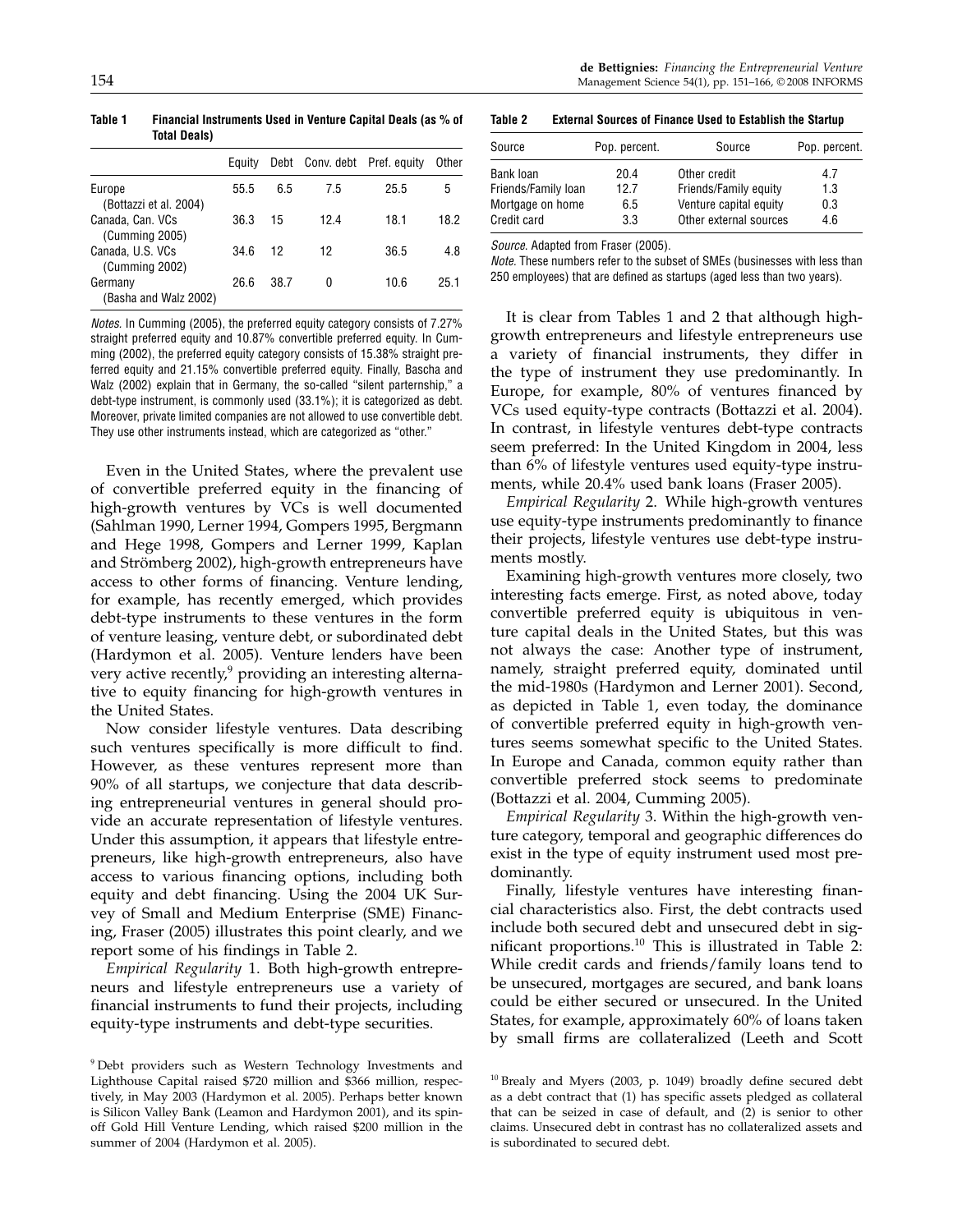1989). Interestingly, the average proportion of secured loans is somewhat lower when one analyzes not only small firms but larger ones as well (Berger and Udell 1990); and this suggests that smaller—and presumably younger and more entrepreneurial firms—use more secured debt relative to other firms. This is consistent with Leeth and Scott (1989), who find that age of the firm has a significantly negative impact on the probability of issuing secured debt. They also find that loans with shorter maturity, and loans taken by professional or financial firms, are all significantly less likely to be secured.

Empirical Regularity 4. Lifestyle ventures use both secured and unsecured debt in significant but varying proportions, depending on loan maturity, firm age, and industry.

In what follows, we propose a general theory of entrepreneurship that is consistent with all four empirical regularities, and that can shed light on the financing of all entrepreneurial ventures (including high-growth and lifestyle ventures) across borders and over time.

## 3. Basic Setup

A wealth-constrained entrepreneur e has in mind a one-period, positive net present value project, which requires an initial capital outlay  $k = $1$  from an investor  $i$ . Both  $e$  and  $i$  are risk neutral. At date  $0$ , the entrepreneur makes a take-it-or-leave-it contractual offer to the investor, $11$  whose next-best opportunity yields an expected net return  $r$  over the period. We call  $r$  the investor's (dollar) net opportunity cost of capital. At date 1, the project yields a profit opportunity  $v$  with probability  $p$ , zero otherwise.

At date 1/2, the entrepreneur and the investor exert nonverifiable efforts  $q^e$  and  $q^i$ , respectively, which increase the expected profits:  $v(q^e, q^i, \alpha) = (q^e + q^i) +$  $\alpha q^e q^i$ , with  $\alpha \in [0, \hat{\alpha}]$  and  $\hat{\alpha} < 2$ . Parameter  $\alpha$  is a measure of entrepreneur/investor effort complementarity. When  $\alpha = 0$ , entrepreneur effort and investor effort are perfect substitutes, but the two efforts become more complementary as  $\alpha$  increases. Cost of effort for both *e* and *i* is  $c(q) = \frac{1}{2}(q)^2$ , with  $q = q^e$ ,  $q^i$ .

#### 3.1. Contracts and Equilibrium Efforts

We assume that contracts are incomplete in that profits cannot be verified by the courts—although they are observable by entrepreneurs and investors—and are therefore noncontractible at date 0. Indeed, the initial contract specifies only the allocation of control (or property) rights over the venture, which can be of three types.

With *entrepreneur control* (E), the entrepreneur is the sole owner of the venture and has complete control over the assets and the decisions to be made. This brings two types of benefits to the entrepreneur. First, it bring nonpecuniary benefits: she "enjoys" having full control over the venture, and receives a private (nonverifiable) benefit  $b^e$  from it.<sup>12</sup> Second, it brings pecuniary benefits. If the profit opportunity  $v$  arises, e can unilaterally seize it and extract all rents for herself, and *i*, who has no control rights, cannot interfere with that decision and gets nothing. At date 1/2, anticipating this, e maximizes  $[b^e + pv(q^e, q^i, \alpha)$  $c^e(q^e)$ ] w.r.t.  $q^e$ , taking  $q^i$  as given; and i exerts no effort (i.e., no involvement). The unique Nash equilibrium (NE) is  $q_{\rm E}^{e*} = p$  and  $q_{\rm E}^{i*} = 0$ , with total expected surplus  $V_{\rm E} = b^e + pv(q_{\rm E}^{e*}, q_{\rm E}^{i*}) - c(q_{\rm E}^{e*}) = b^e + \frac{1}{2}p^2$ .

With investor control (I), it is the investor who is the sole owner of the venture and has complete authority over assets and decisions. He enjoys private benefits of control  $b^i$ , and access to 100% of the rents at date 1. The entrepreneur gets nothing. In equilibrium, *e* exerts  $q_1^{e*} = 0$  and *i* exerts  $q_1^{i*} = p$ , generating total expected surplus  $V_{\rm I} = b^i + pv(q_{\rm I}^{e*}, q_{\rm I}^{i*}) - c(q_{\rm I}^{i*}) =$  $b^i + \frac{1}{2}p^2$ . We make the natural assumption that *e* enjoys higher private benefits from control than  $i$  ( $b^e > b^i$ ), which implies  $V_{\rm E} > V_{\rm I}$ .

Finally, with *joint control* (J), the entrepreneur and the investor jointly own the venture and share control rights. They therefore bargain over the profit opportunity  $v$  if is arises. Following AT, we assume that bargaining at date 1 yields a payoff of  $\frac{1}{2}v$  to both  $e$  and  $i$ .<sup>13</sup> Anticipating this outcome, at date  $1/2$ ,  $e$  exerts an effort  $q^e$  that maximizes  $[p^{\frac{1}{2}}v(q^e, q^i, \alpha) - c(q^e)]$ , taking  $q<sup>i</sup>$  as given. Similarly, *i* chooses effort  $q<sup>i</sup>$  to maximize  $[p \frac{1}{2} v(q^e, q^i, \alpha) - c(q^i)]$ , taking  $q^e$  as given. One can easily derive the unique NE in effort where  $e$  and  $i$ exert efforts  $q_f^{e*}(\alpha) = q_f^{i*}(\alpha) = p/(2 - p\alpha) > 0$  for all  $\alpha \in$  $[0, \hat{\alpha}]$ . The total expected surplus generated at date 1 is  $V_J(\alpha) = pv(q_J^{e*}(\alpha), q_J^{j*}(\alpha), \alpha) - c(q_J^{e*}(\alpha)) - c(q_J^{j*}(\alpha)) =$  $((3-p\alpha)/(2-p\alpha)^2)p^2$ , and *e* and *i* each obtain the same expected payoff  $V_{J}^{e}(\alpha) = V_{J}^{i}(\alpha) = \frac{1}{2}V_{J}(\alpha)$ .

 $12$  Evidence of these nonpecuniary benefits of control can be found in Hamilton (2000) and Moscowitz and Vissing-Jorgensen (2002).

<sup>13</sup> As noted in Aghion and Tirole (1994, p. 1190), "[t]he equal split outcome will, for example, result from a Rubinstein (1982) bargaining process with alternative offers by the two parties and no time delay between two successive offers  $[...]$ ." Equivalently, this outcome will result from Nash bargaining if, for example, the realization of the profit opportunity (e.g., the sale of the ventures' products/services) requires the agreement of both  $e$ , and  $i$ . In the event of a breakdown in bargaining, the sale cannot take place, and the profit opportunity vanishes. In the context of Nash bargaining, this is equivalent to threat points of zero for both players, which leads to a 50-50 split in equilibrium (Binmore et al. 1986).

<sup>&</sup>lt;sup>11</sup> We implicitly assume that the entrepreneur is "talented" and that there are many investors competing to finance her project ex ante. This assumption is common in the literature. See, e.g., Bascha and Walz (2001), Berglöf (1994), Bergmann and Hege (1998), Marx (1998), and Repullo and Suarez (2004).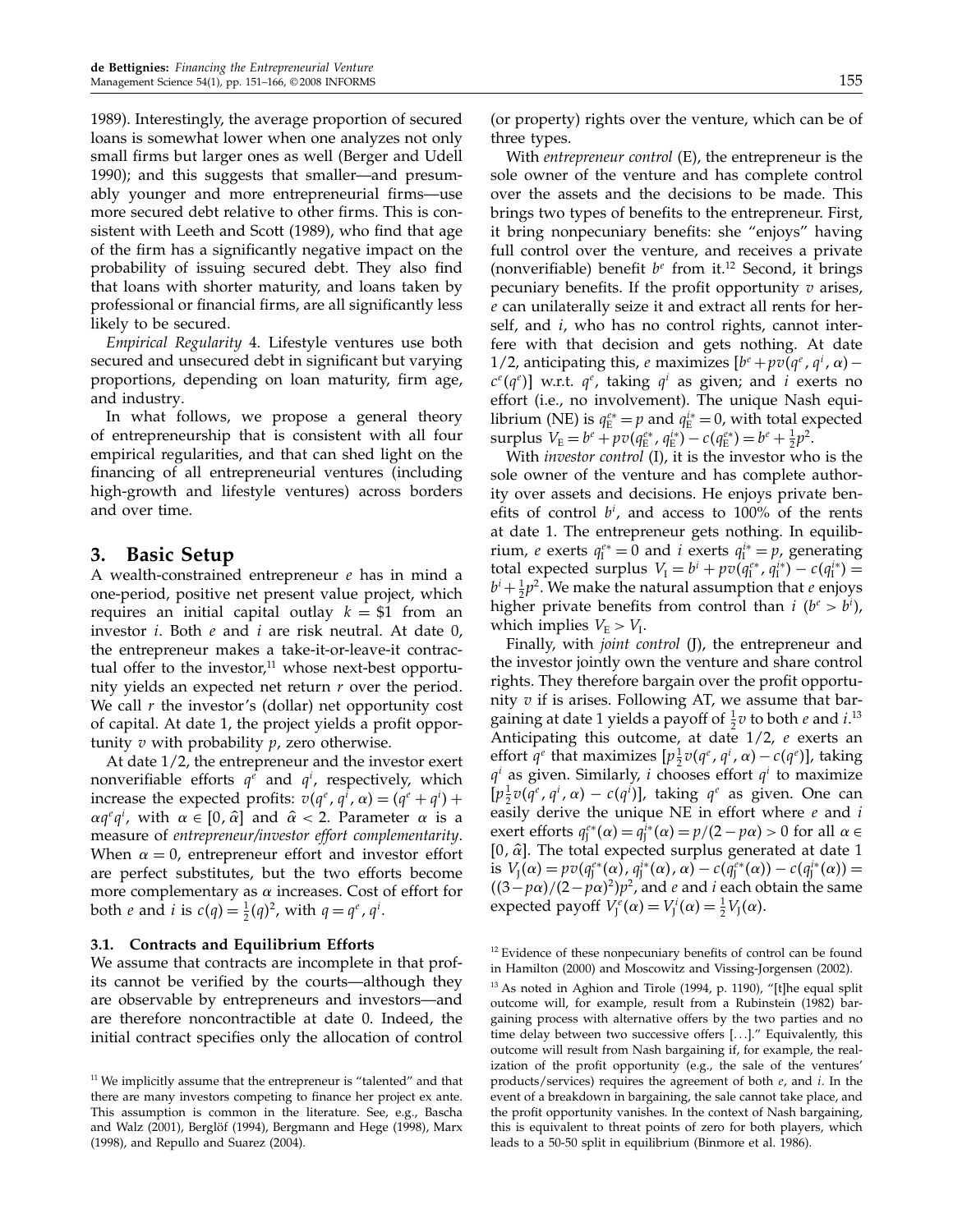#### 3.2. Aghion and Tirole (1994)

The basic setup presented so far is closely related to AT's classic model of innovation that, although it analyzes the optimal allocation of property rights between an innovator and its customer, can be interpreted as a study of the allocation of control rights between an entrepreneur and an investor. Focusing on the case where  $r = 0$  and  $\alpha = 0$ , they show that in this type of setup, e must choose between investor control and joint control. (Entrepreneur control is not feasible because  $i$  anticipates he will receive nothing at date 1, and thus has no interest in putting down initial capital  $k$ ;  $e$ , who is wealth constrained, cannot compensate him at date 0 for the lost rents at date 1.) She can extract all expected rents at date 0 through transfers from i (who is not wealth constrained), and thus maximizes total surplus. She chooses joint control over investor control if and only if  $V_I(0) - V_I \geq 0$ , which can be expressed as  $[(pq_j^{e*} - c(q_j^{e*})) - 0]$  –  $[(pq_1^{i*}-c(q_1^{i*}))-(pq_1^{i*}-c(q_1^{i*}))]\geq b.$  Joint control is optimal if and only if e's marginal product of effort is large enough relative to  $i$ 's, a GHM-type result.<sup>14</sup>

#### 3.3. Interim Profits, Effort Complementarity, and Cost of Capital

In this paper, we depart from AT's basic framework by allowing for a profit opportunity  $u$  to be generated, with some probability  $p$ , at some point before date  $1/2$ , say date  $1/4$ .<sup>15</sup> Allowing for the possibility of an interim profit opportunity has important consequences in this model. It provides us with a significantly richer framework to analyze the financing possibilities available to the entrepreneur because the different control right allocations can now be contingent on a repayment to the investor at date 1/4, drawn from cash flow  $u$ . We will show that several debt- and equitytype contracts resembling financial instruments commonly used in practice can emerge as optimal.

Contractual optimality is shown to depend on two factors. The first factor is the size of  $V_I$  relative to both  $V_{I}$  and  $V_{E}$ , unlike AT, where what matters is the size of  $V_I$  relative to  $V_I$  only. Entrepreneur/investor

effort complementarity is an ideal measure for this.<sup>16</sup> Indeed,  $\alpha$  strictly increases the total surplus from joint control,  $V_1(\alpha)$ , by (i) increasing the value of collaboration (joint efforts) for any given strictly positive levels of effort by  $e$  and  $i$ , and (ii) increasing the marginal products of effort for  $e$  and  $i$ , and hence their equilibrium effort levels  $q_f^{e*}(\alpha)$  and  $q_J^{i*}(\alpha)$ . Yet  $\alpha$  has no impact on total surplus under entrepreneur control and investor control,  $V_{\rm E}$  and  $V_{\rm I}$ , because one player or the other chooses zero effort.<sup>17</sup> Accordingly,  $\alpha$  increases  $V_I$  relative to  $V_I$  and  $V_E$ , and plays a important role in our model. The second factor is i's cost of capital  $r$ , which must be lower than his expected return in order for him to participate at date 0. Different contracts yield different maximum payoffs to the investor and hence different threshold levels of r above which the project cannot be financed. A contract that does not maximize the entrepreneur's payoff when  $r$  is low may still be optimal when  $r$  is high, if the optimal contract for low  $r$  is no longer feasible for high r. AT assume away this issue by setting  $r = 0$ .

For simplicity, we assume that  $u$  can be costlessly diverted by the entrepreneur. This assumption can be interpreted in two ways. First,  $u$  may be privately observable to e. This is not implausible early on in the entrepreneur/investor relationship (e.g., until date 1/4 inclusive) when information asymmetry is a common problem. Second, early on in a new venture, profit opportunities may depend mostly on e's human capital, rather than on the physical assets of the firm. Then, regardless of the allocation of control (on the physical assets), e can extract all rents (Hart 1995, pp. 56–57).<sup>18</sup>

<sup>17</sup> One can easily derive  $dV_J(\alpha)/d\alpha = p^3(4-p\alpha)/(2-p\alpha) > 0 \ \forall \alpha \in$ [0,  $\hat{\alpha}$ ], and verify that  $dV_{\rm E}(\alpha)/d\alpha = dV_{\rm I}(\alpha)/d\alpha = 0$ .

<sup>18</sup> The assumption of costlessly diverted interim profits greatly simplifies the model by ensuring that control rights affect the distribution (and size) end-of-game profits, but not of interim profits. It also helps highlight the importance of debt contracts, which are designed to provide incentives to the entrepreneur to return some of these interim profits to the investor, by stripping her of control rights, and hence of access to date 1 profits, if she defaults on interim payments. Indeed, this assumption is common in models where debt plays an important role. See, e.g., Bolton and Scharfstein (1990, 1996), Hart and Moore (1998), among others. In contrast, if interim profits are observable, and if control rights do matter at date  $1/4$  in the same as they do at date 1,  $e$  can use control rights to commit to return interim profits to the investor: she may choose investor control until date  $1/4$  (along with a payment from  $i$  at date 0), followed by entrepreneur control or joint control. In other words,  $e$  may prefer to sell the venture to  $i$  with equity vesting for her after date 1/4.

<sup>&</sup>lt;sup>14</sup> This is only one of several key results proposed by AT. Other results are more specific to the innovator/customer interpretation of their model, and are not explicitly discussed in this paper. They include, for example, discussions of cofinancing, multiple innovations, multiple users, and size of innovations.

<sup>&</sup>lt;sup>15</sup> The case where  $u$  is generated after date  $1/2$ , i.e., after efforts have been exerted, yields less clearcut results, in part because the role of entrepreneur/investor effort complementarity in the determination of the optimal contract is more limited. Keeping  $u$  at date 1/4, but making it endogenously determined by another set of efforts before that date, would bring complications without real benefit because in this model, the actual size of  $u$  has little impact. Similarly, the interim and final profit draws are assumed to be independently distributed for simplicity.

 $16$  In contrast, the relative marginal efficiency of effort, which is a good way to interpret the size of  $V_I$  relative to  $V_I$  in AT, is ill-suited as a measure of the size of  $V<sub>I</sub>$  relative to both  $V<sub>I</sub>$  and  $V<sub>E</sub>$ . This is because an increase in  $V_1$  can be interpreted simultaneously as an increase in the marginal efficiency of the entrepreneur relative to that of the investor (because  $V_1 - V_S$  goes up, as in AT) or as a decrease (because  $V_I - V_E$  goes up).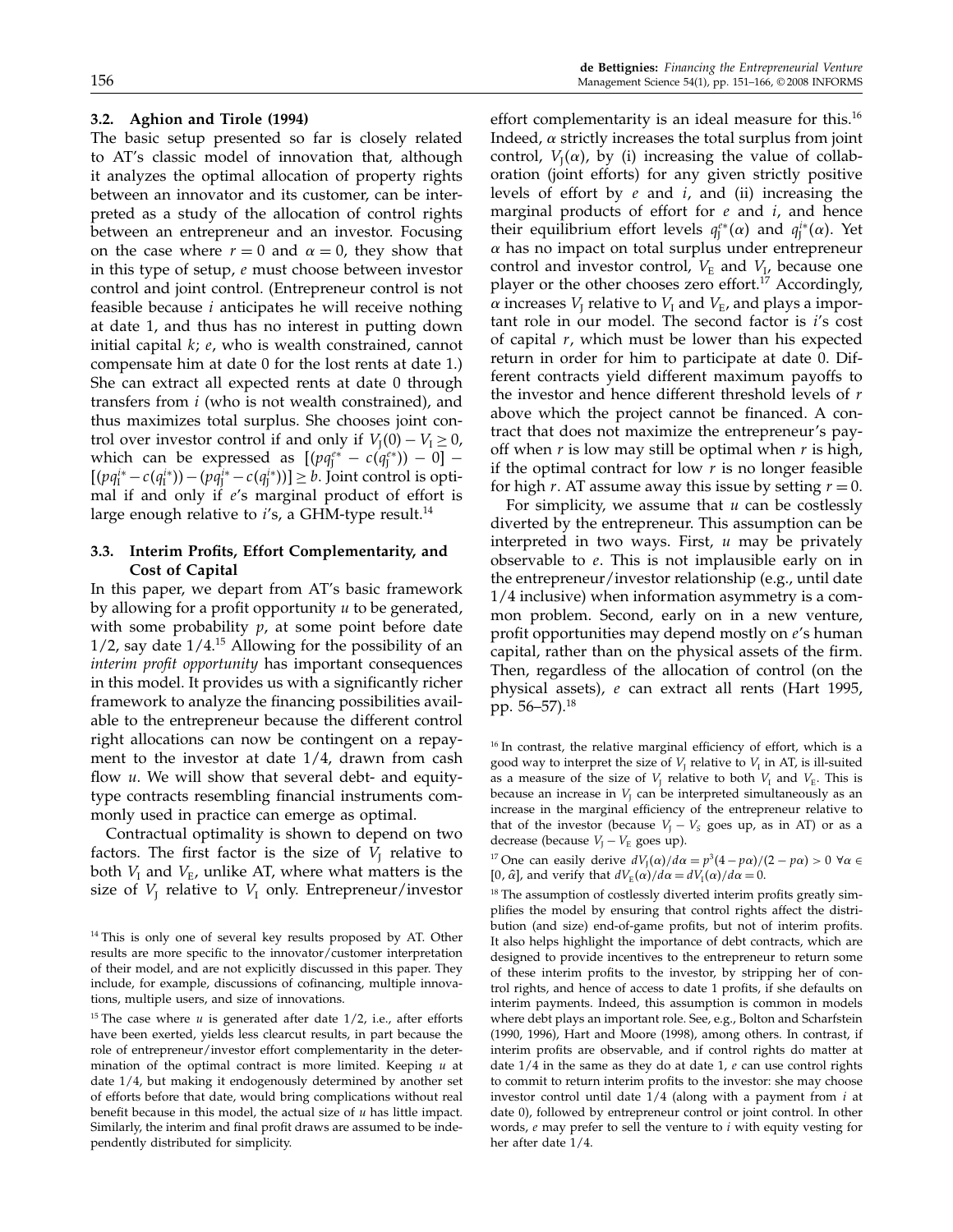In the main text, we focus on values for  $b^e$ ,  $b^i$ , and  $\hat{\alpha}$ such that (1)  $V_{\text{I}}(0) < V_{\text{I}}$  and  $V_{\text{I}}(\hat{\alpha}) > V_{\text{E}}$ , and (2)  $V_{\text{I}}(\hat{\alpha}) \leq$  $2V_I$ . Condition (1) ensures that the set [0,  $\hat{\alpha}$ ] of feasible values of  $\alpha$  spans three regions (rather than two or less), thereby highlighting the key role of effort complementarity. Let  $\underline{\alpha}$  and  $\overline{\alpha}$  be such that  $V_1(\underline{\alpha}) = V_1$  and  $V_{\rm J}(\bar{\alpha})=V_{\rm E}$ . Then, in region  $A_{\rm 1}=[0,\,\underline{\alpha})$ ,  $V_{\rm J}(\alpha)< V_{\rm I}$ ; the effort complementarity benefits associated with joint control are low, and are dominated by the benefits associated with investor control, which include private benefits and incentive benefits from giving full control to *i*. In region  $A_2 = [\underline{\alpha}, \overline{\alpha})$ ,  $V_I \leq V_J(\alpha) < V_E$ ; the effort complementarity benefits are moderate, i.e., sufficiently high for joint control to dominate investor control, but smaller than the benefits associated with entrepreneur control, which include private benefits and incentive benefits from giving full control to  $e$ . In region  $A_3 = [\bar{\alpha}, \hat{\alpha}], V_E \leq V_J(\alpha)$ , the effort complementarity benefits are high, and joint control yields the highest total surplus. Condition (2) is a simplifying assumption made for expositional purposes, and is relaxed in the online appendix. $19$ 

Finally, we place no restriction on renegotiation of the allocation of control rights. It will take place on the equilibrium path whenever the renegotiated outcome makes both parties weakly better off. Without loss of generality, we make the simplifying assumption that  $e$  has full bargaining power in renegotiation and extracts the entire renegotiation surplus. If the project generates payoff  $u$  at date  $1/4$ —the "good" state of the world— $e$  can use this cash and is therefore no longer wealth constrained<sup>20</sup> ( $i$  is never wealth constrained by assumption). In that case, whenever the control allocation specified in the initial contract does not yield the highest total expected payoff, renegotiation will take place, even if it leads to a decrease in gross expected payoff to  $e$  or  $i$ , as renegotiation transfers ensure increases in net expected payoffs for both players. In contrast, if the project generates no cash at date  $1/4$ —the "bad" state of the world—e remains wealth constrained. In that case, the gross renegotiation payoff to  $i$  cannot decrease because  $e$ cannot "bribe" him into renegotiation with a monetary transfer.

## 4. Contractual Choices for the Entrepreneur

In this section, we start by characterizing two debttype contracts (standard debt and debt with reorganization) and two equity-type contracts (voting equity and preferred equity) that are feasible when interim cash flows can occur with some probability. For each contract, we derive renegotiation-proofness conditions, which ensure that the contract is implementable in its initial form, with no incentive for renegotiation at any point on the equilibrium path. We then show that these four renegotiation-proof contracts are the only potentially optimal contracts in this framework: renegotiated contracts and other contracts are either infeasible or dominated.

#### 4.1. Standard Debt (SD)

When investor control and entrepreneur control are the only two feasible control right allocations, the optimal contract assigns entrepreneur control if a (verifiable) debt repayment  $d_{SD}$  is paid out to *i* at date  $1/4$ ; and investor control in the event of default (see, e.g., Bolton and Scharfstein 1990, 1996; Hart and Moore 1998). Upon gaining full control following default, *i* may run the venture himself, or most likely will liquidate the firm. Thus, here the expected surplus under investor control,  $V_I$ , can be interpreted as the expected liquidation value of the firm, itself a function of liquidation effort  $q^i$  by the investor.<sup>21</sup> This "standard debt" contract is still potentially optimal here, and the (subgame-perfect) equilibrium path that follows from these contractual terms is characterized in the online appendix.

A natural outcome to emerge from these initial terms is one where, in the good state,  $e$  pays  $d_{SD}$ to *i*, keeps  $u - d_{SD}$  for herself, and expects net payoff  $V<sub>E</sub>$  from entrepreneur control at date 1; and in the bad state, e defaults and gets nothing, while i obtains control and gets  $V_I$ . We call this the renegotiation*proof outcome,* which yields expected returns  $R_{SD}^e =$  $p(u - d_{SD} + V_E)$  and  $R_{SD}^i = pd_{SD} + (1 - p)V_I - k$  to *e* and *i*, respectively. Because  $e$  has full bargaining power at date 0, she sets  $d_{SD}$  such that  $R_{SD}^i = r$  (i.e., such that *i* is indifferent between investing or not<sup>22</sup>), and thus extracts all ex ante rents, with an expected return  $R_{\rm SD}^{e*} = p(u + V_{\rm E}) + (1-p)V_{\rm I} - k - r.$ 

In regions  $A_1$  and  $A_2$ , this renegotiation-proof outcome is the subgame-perfect equilibrium, as long as

<sup>&</sup>lt;sup>19</sup> Conditions (1) and (2) place only weak restrictions on the parameter space. Consider any  $p \in (0, 1)$ . It is easily shown that  $b^i > \frac{1}{4}p^2$ and  $b^e \in (b^i, 2b^i + \frac{1}{2}p^2)$  imply  $V_J(0) < V_I$  and  $V_I < V_E < 2V_I$ , respectively. Because  $V_1(\alpha)$  is strictly increasing in  $\alpha$ , there must exist  $\bar{\alpha} > 0$  such that  $V_J(\bar{\alpha}) = V_E$ , and  $\bar{\bar{\alpha}} > \bar{\alpha}$  such that  $V_J(\bar{\alpha}) = 2V_I$ . Then, any  $\hat{\alpha} \in (\bar{\alpha}, \bar{\bar{\alpha}}]$  is such that  $V_J(\hat{\alpha}) > V_E$  and  $V_J(\hat{\alpha}) \leq 2V_I$ . One can also verify that  $b^i$  <  $\frac{1}{2}p^2$  is sufficient to ensure that  $V_J(2) > 2V_{I}$ , which implies that  $\bar{\bar{\alpha}} < 2$  and that  $q_f^{e*}(\alpha) = q_f^{i*}(\alpha) = p/(2 - p\alpha) > 0$  for all  $\alpha \in [0, \bar{\bar{\alpha}}].$ 

 $20$  We assume that *u* is "large enough." A sufficient condition is  $u \geq V_{\rm I}(\hat{\alpha})$ .

 $21$  Alternatively, the buyer of the assets may be the one exerting effort  $i$  and expecting surplus  $V<sub>I</sub>$ . If buyers are competitively supplied, the initial investor extracts all rents, with a sale price equal to the expected payoff of  $V_1$ .

<sup>&</sup>lt;sup>22</sup> In the special case when *k* and *r* are so low that  $(1-p)V_1 \ge k+r$ , the entrepreneur set  $d = \varepsilon$ , with  $\varepsilon \to 0$ , and requests a transfer  $\tau_{SD}$ from the investor at date 0 such that  $(1 - p)V_1 - k - \tau_{SD} = r$ .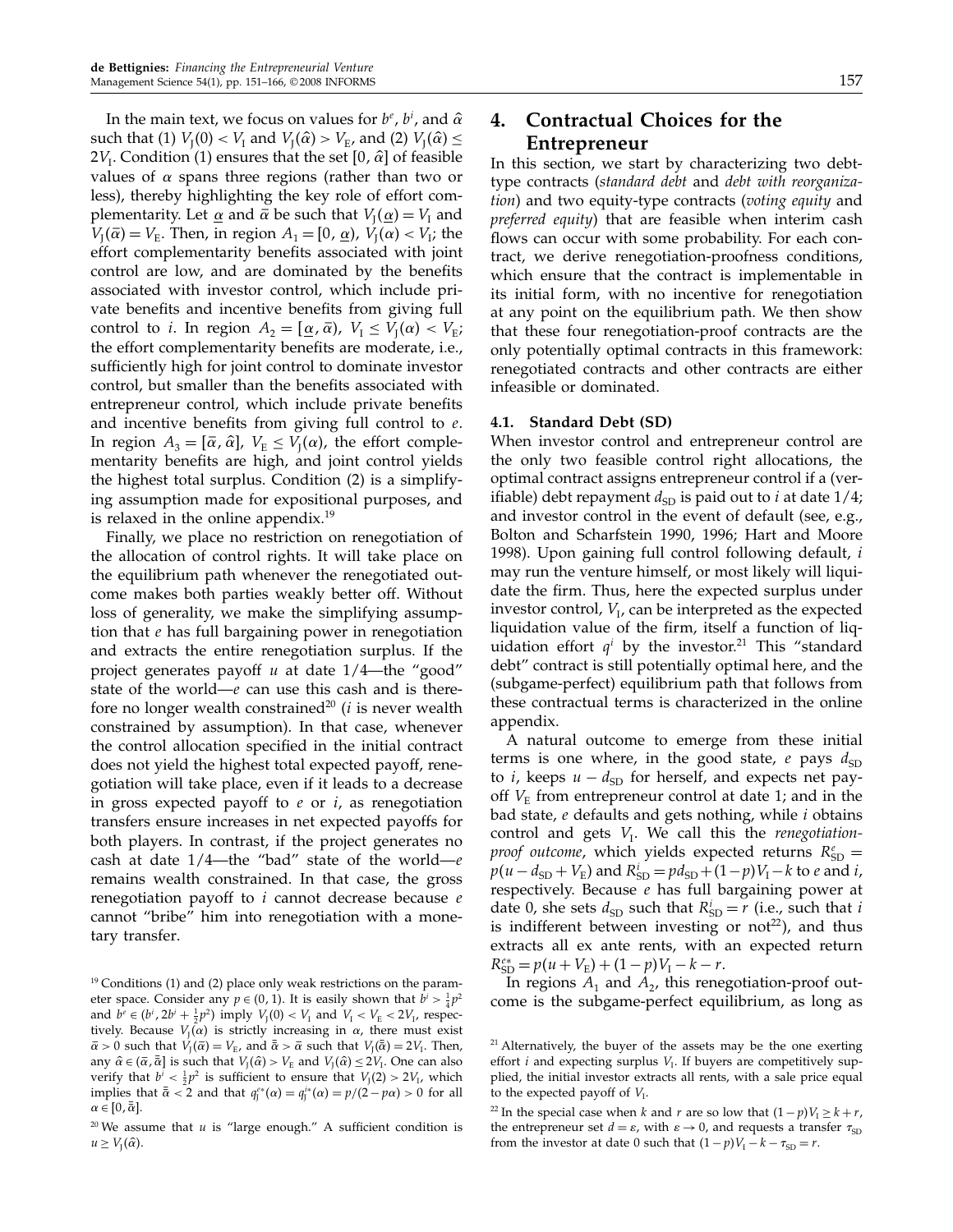$d_{SD} \leq d_{SD}^{\max} = V_I$ . In fact,  $d_{SD} > V_I$  is infeasible: in the good state, e would prefer to default and then renegotiate from investor control to entrepreneur control, in exchange for renegotiation transfer  $V<sub>I</sub>$  to *i*: this would give her an expected payoff  $-V_I + V_E > -d_{SD} + V_E$ . This places an upper bound on the payment  $R_{SD}^{i_{max}} =$  $pV_1 + (1 - p)V_1 - k = V_1 - k$  that *i* can expect to receive, and implies that SD is implementable in renegotiation-proof (or any) form only as long as  $r \le R_{\rm SD}^{\rm i max}$ . In region  $A_3$  where joint control yields the highest total expected payoff, SD is not implementable in its initial form, as renegotiation to joint control will inevitably take place in the good state. In sum:

Lemma 1. The SD contract is implementable in its initial form only in regions  $A_1$  and  $A_2$ , as long as the investor's cost of capital  $r$  is smaller than  $R_{\rm SD}^{\rm i\,max}$ , in which case it yields an expected payoff  $R^\text{e}_\text{SD}$  to the entrepreneur.

#### 4.2. Debt with Reorganization (DR)

Another potential debt contract allows e to retain full control (entrepreneur control) if she makes a debt repayment  $d_{\text{DR}}$  at date 1/4, and converts to joint control otherwise. With this contract, default is followed by reorganization with both agents sharing control, rather than liquidation as in the SD contract. We call this debt with reorganization.

This contract is very similar to SD, and the renegotiation-proof outcome from the DR contract yields expected payoffs  $R_{DR}^e = p(u - d_{DR} + V_E) +$  $(1-p)\frac{1}{2}V_J(\alpha)$  and  $R_{\text{DR}}^i = pd_{\text{DR}} + (1-p)\frac{1}{2}V_J(\alpha) - k$  to e and i, respectively. At date 0, e sets  $d_{DR}$  such that  $R_{\text{DR}}^i = r$ , and expects a return  $R_{\text{DR}}^{e*} = p(u + V_{\text{E}}) + p$  $(1-p)V_{J}(\alpha) - k - r^{23}$ 

This renegotiation-proof outcome is subgameperfect in region  $A_2$ , although the possibility of renegotiation places an upper bound  $d_{\text{DR}}^{\text{max}} = \frac{1}{2}V_J(\alpha)$  on  $d_{\text{DR}}$ , and on the payment  $R_{\text{DR}}^{\text{i max}} = \frac{1}{2}V_{\text{J}}(\alpha) - k$  that i can expect to receive. In region  $A_3$ , DR is not implementable in its initial form because as in the case of SD, renegotiation to joint control always occurs in the good state. Finally, in region  $A_1$ , DR is not implementable in its initial form either, as renegotiation from joint control to investor control would occur in the bad state. Thus:

Lemma 2. The DR contract is implementable in its initial form only in region  $A_2$ , as long as the investor's cost of capital  $r$  is smaller than  $R_{\text{DR}}^{i\text{max}}$ , in which case it yields an expected payoff  $R_{\text{DR}}^e$  to the entrepreneur.

The distinction between SD and DR is similar to the distinction between secured and unsecured debt, in the sense that default is (weakly) more likely to be followed by liquidation with secured debt than with unsecured debt, which itself is more likely to be followed by reorganization. The reason is that with secured debt, in case of default the creditor may have the right to seize the collateralized assets and liquidate them, and can also petition to force a Chapter 7 (liquidation) bankruptcy. In contrast, with unsecured debt, the creditor has no rights over specific assets, and in practice will find it more difficult to force a liquidation. Instead, a Chapter 11 reorganization will likely take place, a process during which incumbent management typically still takes part in business, but creditors gain substantial control over the venture (Hart 1999).<sup>24</sup>

#### 4.3. Voting Equity (Q)

In entrepreneurial ventures where cash flows are arguably difficult to verify and consequently contracts contingent on them are unlikely to be honored, one may wonder why equity contracts (claims on cash flows) are so commonly used. We posit that it is the delegation of control rights to the investor, which is nearly always included in entrepreneurial contracts involving equity, rather than the cash flow rights themselves, which enables the investor to extract some rents ex post. Indeed, in our model, joint control generates a stream of payoffs to the investor that is similar to the one typically obtained in an equity contract. For that reason, we call the contract that assigns joint control unconditionally voting equity. Focusing on control rights rather than cash flow rights enables us to introduce an equity-like contract in the model and to compare with other contracts, all the while keeping the assumption of nonverifiability of cash flows and performance that is distinct in entrepreneurial ventures.

Contract Q is very simple: at date 0, the entrepreneur gives joint control to the investor in exchange for payment  $k + \tau_Q$ . Transfer  $\tau_Q \geq 0$  is chosen such that *i* expects  $R_{\text{Q}}^i = \frac{1}{2}V_J(\alpha) - k - \tau_{\text{Q}} = r$ , implying an expected return  $\overline{R}_{Q}^{e} = pu + V_{J}(\alpha) - k - r$  for  $e$ .

It is easily shown that contract  $Q$  is not renegotiation-proof in regions  $A_1$  and  $A_2$ : in the good state, for example, renegotiation to entrepreneur control will occur, making everyone better off because  $V_{\rm E} \geq V_{\rm I}(\alpha)$ . In region  $A_3$ , Q is implementable in its initial form, but yields a maximum payoff  $R_{\rm Q}^{\rm i max} = \frac{1}{2} V_{\rm J}(\alpha) - k$  to *i*. Thus:

LEMMA 3. The  $Q$  contract is implementable in its initial form only in region  $A_3$ , as long as the investor's cost of

<sup>&</sup>lt;sup>23</sup> In the special case when *k* and *r* are so low that  $(1-p)\frac{1}{2}V_j - k \ge r$ , the entrepreneur sets  $d = \varepsilon$ , with  $\varepsilon \to 0$ , and requests a transfer  $t_{DR}$ from the investor at date 0 such that  $(1-p)\frac{1}{2}V_J - k - t_{DR} = r$ .

 $24$  Naturally, this is assuming that, as in our model, the payoff to the creditor is higher with liquidation than with reorganization. In the converse case, default will likely be followed by reorganization regardless of the type of debt.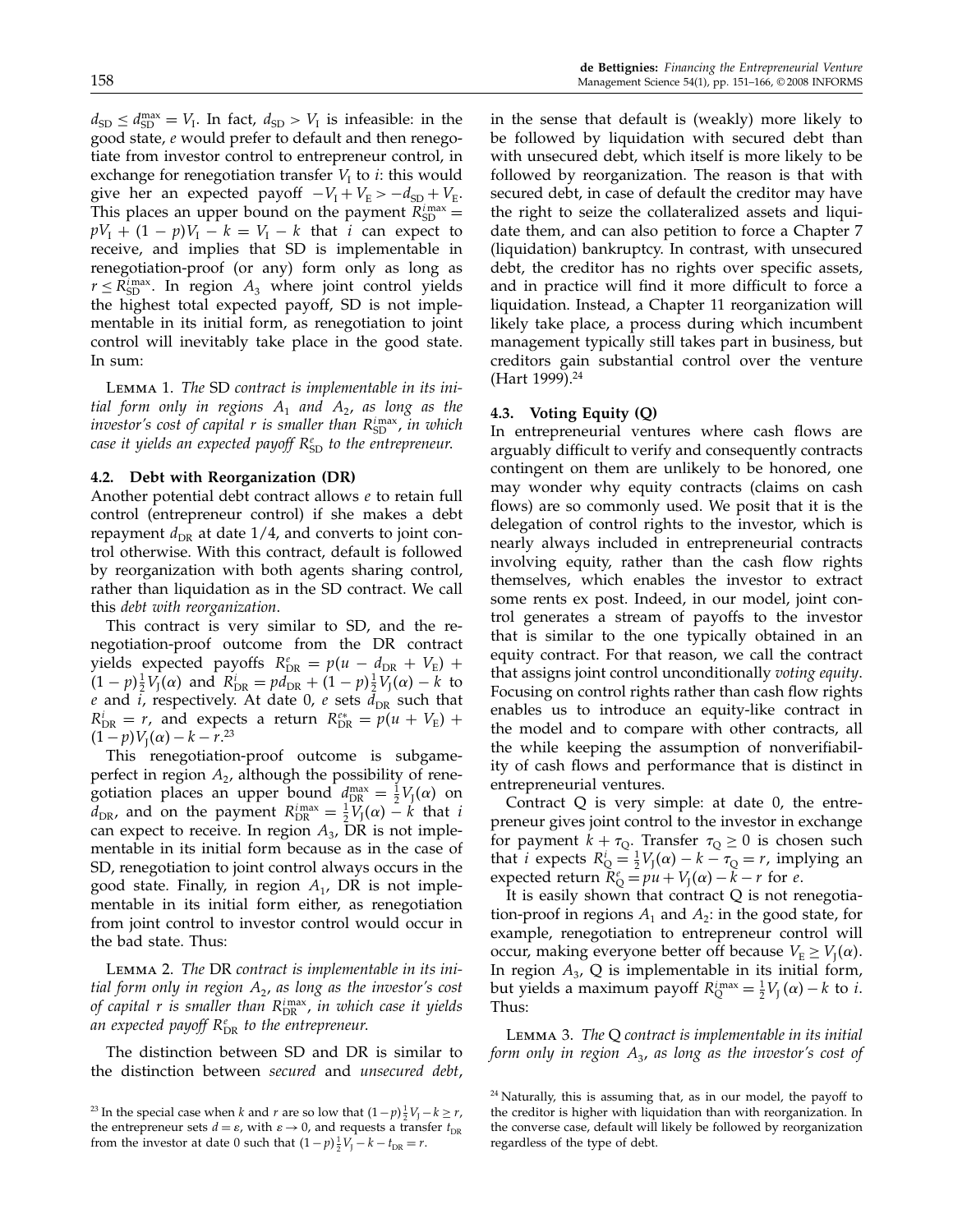capital  $r$  is smaller than  $R_\mathrm{Q}^\mathrm{i\,max}$ , in which case it yields an expected payoff  $R^e_{\mathrm{Q}}$  to the entrepreneur.

#### 4.4. Preferred Equity (P)

The fourth possibility is to assign joint control conditionally on a prespecified debt payment  $d_{\rm P}$  at date 1/4, and investor control in the event of default. With this contract, the expected returns for  $e$  and  $i$ are  $R_P^e = p(u - d_P + \frac{1}{2}V_J(\alpha))$  and  $R_P^i = p(d_P + \frac{1}{2}V_J) +$  $(1-p)V$ <sub>I</sub> − k, respectively. At date 0, e sets  $d$ <sub>P</sub> such that  $R_P^i = r$ , with an equilibrium expected return  $R_P^{e*} =$  $p(u+V_1)+(1-p)V_1-k-r$ . In the special case when r is smaller than  $p_{\frac{1}{2}}V_{J}(\alpha) + (1-p)V_{I} - k$ , the entrepreneur set  $d_p = \varepsilon$ , with  $\varepsilon \to 0$ , and requests a transfer  $\tau_p$  from the investor at date 0 such that  $p^1 \frac{1}{2} V_J(\alpha) + (1-p) V_I$  –  $k - \tau_{\rm p} = r$ .

Like the Q contract, P is not renegotiation-proof in regions  $A_1$  and  $A_2$  because in the good state e and  $i$  will renegotiate to entrepreneur control, making everyone better off because  $V_{\rm E} \geq V_{\rm I}(\alpha)$ . In region  $A_3$ , the possibility of renegotiation places an upper bound  $d_P^{\max} = V_1$  on  $d_P$ , and hence on the return that *i* can expect to receive  $R_P^{i \max} = V_I - k$ . Thus:

Lemma 4. The P contract is implementable in its initial form only in region  $A_3$ , as long as the investor's cost of capital  $r$  is smaller than  $R_{\rm P}^{\rm i \, max}$ , in which case it yields an expected payoff  $R^{e*}_{\rm P}$  to the entrepreneur.

This contract closely resembles the two main categories of preferred equity contracts observed in practice. Straight preferred contracts (and the similar participating preferred contracts) typically specify the redemption value of the investment (say  $d$ ), the redemption date (say date 1/4), and the amount of common stock to be issued in combination with the preferred stock, which gives the investor some cash flow rights in addition to the prespecified redemption value ("double-dipping"). If the company cannot make the redemption payment, the assets are liquidated, with the proceeds accruing to the investor first ("liquidation preference"). This is very similar to the P contract with strictly positive equilibrium d.

Convertible preferred contracts give the investor the choice between redeeming his stock at the prespecified redemption value  $d$ , and converting it into common stock. In the bad state, the investor does not convert, thus forcing liquidation and making use of the liquidation preference attached to his security to extract as much out of the liquidation value as possible. In contrast, in the good state he converts, provided that the rents he can get with the common stock after conversion is higher than the redemption value. This resembles the  $P$  contract when  $d$  tends to zero. Accordingly, in what follows we call the P contract CP equity when equilibrium d tends to zero, i.e., when  $r \in [0, R_{\text{CP}}^{\text{imax}}]$  with  $R_{\text{CP}}^{\text{imax}} = p_{\frac{1}{2}} V_J + (1 - p) V_I - k$ ;

and SP equity when  $d > 0$ , i.e., when  $r \in (R_{\text{CP}}^{\text{imax}}, R_{\text{SP}}^{\text{imax}}]$ with  $R_{\rm SP}^{\rm imax} = R_{\rm P}^{\rm imax}$ . Note that the SP contract is more "investor-friendly" than the CP contract: it allows the investor to "double-dip" (in the good state) by claiming the redemption payment  $d$  in addition to the share of the total payoff  $\frac{1}{2}V_J$ .

#### 4.5. Entrepreneur's Contractual Portfolio

In the foregoing analysis, we have characterized four types of contracts and the conditions under which each one is implemented in its initial (renegotiationproof) form. We focus on renegotiation-proof contracts simply because—as shown in the online appendix—renegotiated contracts are all equivalent to, or dominated by, at least one of the renegotiationproof contracts. The intuition comes from the fact that the renegotiated outcome of a contract can always be replicated with a renegotiation-proof contract. However, the same outcome, when it is the result of renegotiation rather than of initial contractual terms, may in some cases require the investor to give up some rents in renegotiation that he could have kept with a renegotiation-proof contract. In such cases, the maximum payoff  $R^{imax}$  to the investor, and the threshold level of  $r$  below which the project can be financed, are lower with the renegotiated contract than with the renegotiation-proof one; and there are thus projects that can be financed with the latter but not with the former. For example, in region  $A_1$ , renegotiated DR yields the same payoff to the entrepreneur as renegotiation-proof SD; but is weakly dominated because there exists a range of values of  $r$  over which only renegotiation-proof SD is feasible.

In addition to the four contracts just described, several other types of contracts could in principle be offered by  $e$  to the investor at date 0. For example, unconditionally assigning investor control, which may be optimal in the adapted AT model in §3 (where there is no interim profit opportunity), could still be offered by  $e$  in our model with potential cash flows at date 1/4. This and other types of contracts, however, are shown never to be optimal in our framework. These results imply the following proposition.

PROPOSITION 1. SD, DR, Q, and P are, in their renegotiation-proof form, the only potentially optimal contracts when the entrepreneur has full bargaining power in renegotiation. All other contracts are suboptimal.

## 5. Optimal Contracting

At date 0, *e* chooses renegotiation-proof contract  $H \in$ SD DR Q P, which maximizes her expected payoff,  $R_H^e$ , subject to implementability. We examine the three entrepreneur/investor effort complementarity regions  $A_1$ ,  $A_2$ , and  $A_3$  in turn.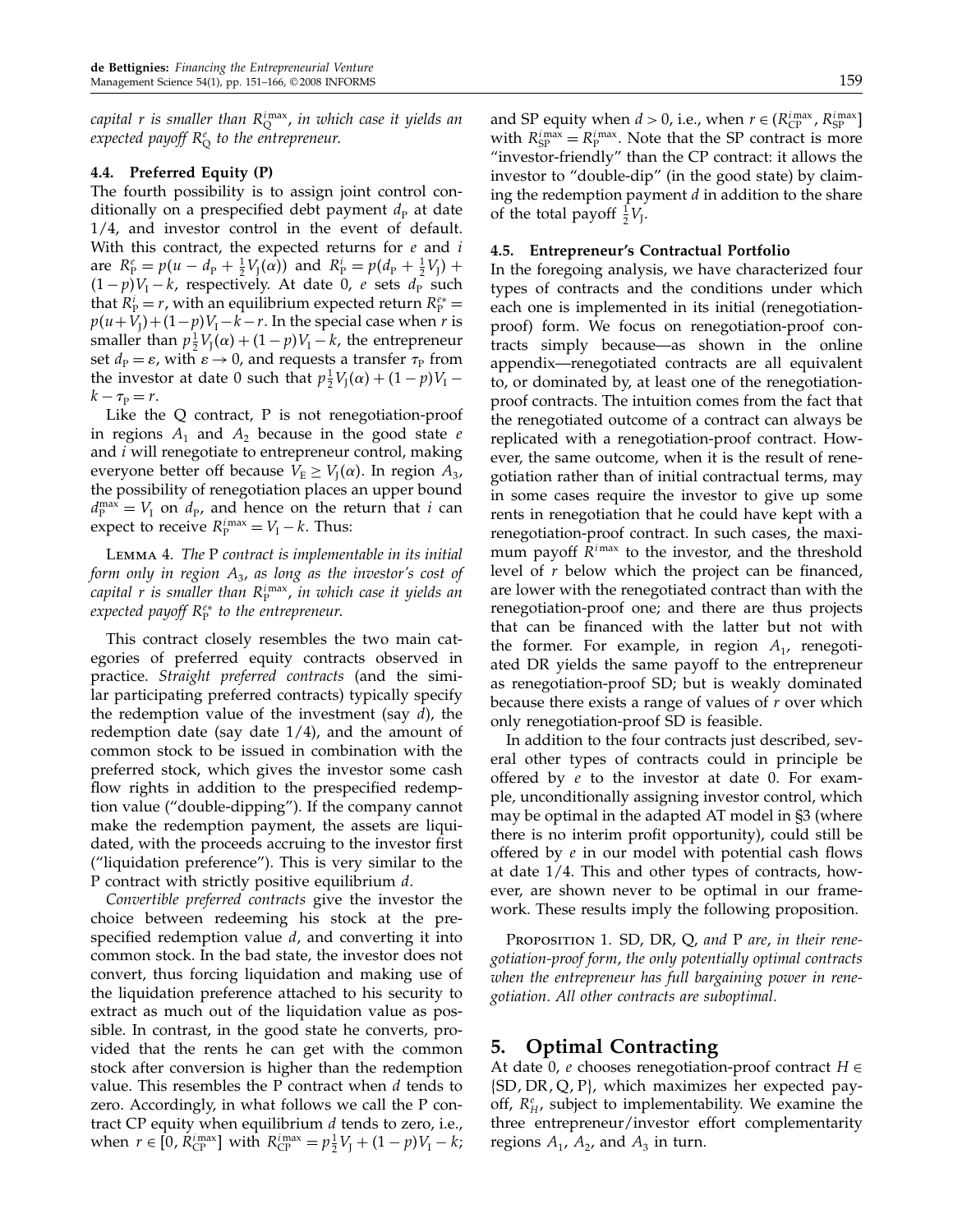#### 5.1. Low Entrepreneur/Investor Effort

Complementarity—Region  $A_1$ :  $\alpha \in [0, \underline{\alpha})$ In region  $A_1$ , e's optimization program at date 0 is easy to solve. One can deduce from Lemmas 1–4 that the SD contract is the only contract implementable in its initial form in that region, and hence must be the optimal contract for e.

PROPOSITION 2. In region  $A_1$ , where entrepreneur/ investor effort complementarity is low, SD is the optimal contract for the entrepreneur.

The intuition is simple. When effort complementarity  $\alpha$  is low, participation by both e and i is relatively unproductive, and its benefits are dominated by the private and incentive benefits associated with giving full control to either  $i$  or  $e$ . Joint control therefore yields a smaller total payoff than the other two control allocations, namely, investor control and entrepreneur control, and this creates scope for renegotiation whenever joint control occurs. As shown in §4, contracts like DR, Q, and P, which are based at least in part on joint control, are not renegotiation-proof in region  $A_1$ . From Proposition 1, we know that in their renegotiated form, these contracts are suboptimal, leaving renegotiation-proof SD, which does not rely on joint control, as the optimal contract.

## 5.2. Moderate Entrepreneur/Investor Effort

Complementarity—Region  $A_2$ :  $\alpha \in [\underline{\alpha}, \overline{\alpha})$ When effort complementarity is moderate, the benefits from joint participation and efforts are larger than the benefits associated with investor control, but smaller than those associated with entrepreneur control, and accordingly,  $V_{\rm I} \leq V_{\rm I}(\alpha) < V_{\rm E}$ . For this reason, equity-type contracts are not renegotiation-proof in region  $A_2$ : as shown in §4, renegotiation from joint control to entrepreneur control would always occur in the good state of the world. Because renegotiated contracts were shown to be suboptimal, only renegotiation-proof DR and SD remain potentially optimal here.

Low opportunity cost of capital. Comparing  $R_{\text{DR}}^e$  and  $R_{\textrm{SD}}^e$ , it is easy to see that  $e^e$ s expected return from a date 0 standpoint is higher with DR than with SD. In the good state of the world, both contracts yield the same expected payoff associated with entrepreneur control  $(V_{\rm E})$ , while in the bad state DR leads to joint control, which is superior to investor control associated with SD:  $V_{I}(\alpha) > V_{I}$ . Thus, DR is e's preferred choice, and is chosen whenever feasible, i.e., whenever  $R_{\text{DR}}^{i \text{max}} \geq r$ .

High opportunity cost of capital. In contrast, when the cost of capital  $r > R_{\text{DR}}^{\text{imax}}$ , the project cannot be financed with DR because  $i$ 's participation constraint cannot be satisfied: the maximum expected payoff that  $e$  can commit to return to i with that contract,  $R_{\text{DR}}^{i_{\text{max}}}$ , is smaller than the cost of capital  $r$ . The project, however, may be financed with SD. Indeed, comparing  $R_{\rm SD}^{i \, {\rm max}}$  and  $R_{\rm DR}^{i \, {\rm max}}$ , we note that

$$
R_{\rm SD}^{\rm imax} - R_{\rm DR}^{\rm imax} = p\big(V_1 - \frac{1}{2}V_J(\alpha)\big) + (1 - p)\big(V_1 - \frac{1}{2}V_J(\alpha)\big) \\ = V_1 - \frac{1}{2}V_J(\alpha) > 0,\tag{1}
$$

implying that if the cost of capital  $r \in (R_{\text{DR}}^{i_{\text{max}}}, R_{\text{SD}}^{i_{\text{max}}}]$ , the project can be financed with an SD contract, but not with a DR contract. In the bad state where default occurs, with SD the entrepreneur can commit not to interfere in period 2 by relinquishing all controls to  $i$ in case of default:  $i$  gets all of  $V<sub>I</sub>$ . In contrast, with DR the entrepreneur cannot commit not to extract a slice  $\frac{1}{2}V_J(\alpha)$  of the total surplus, leaving only  $\frac{1}{2}V_J(\alpha) < V_I$ to i. In the good state, the maximum interim repayment  $d$  that  $e$  can commit to repay is the transfer that would have to be paid to  $i$  in case of default and renegotiation. This amount is  $V_1$  with SD and  $\frac{1}{2}V_J(\alpha) < V_I$ with DR. In other words, SD puts  $e$  into a worse bargaining position in renegotiation; consequently, e is willing to pay more to avoid it. In sum:

PROPOSITION 3. In region  $A_2$ , where entrepreneur/ investor effort complementarity is moderate, DR is optimal for the entrepreneur when the investor's cost of capital is relatively low. At higher levels of cost of capital, SD becomes the optimal contract.

Intuitively, control rights provide access to rents, and hence DR, which, relative to SD gives more control rights to e, also gives her a higher expected return. But DR gives relatively less control to  $i$ , and hence a lower expected payoff, which implies that the threshold level of r above which his participation constraint fails to hold, is lower. Beyond that threshold, DR is no longer feasible, while SD, which is more "investor-friendly," still is.

## 5.3. High Entrepreneur/Investor Effort

Complementarity—Region  $A_3$ :  $\alpha \in [\bar{\alpha}, \hat{\alpha})$ When effort complementarity is high, participation by both parties is crucial to the success of the venture, and joint control generates the highest total surplus:  $V_I(\alpha) \geq V_E > V_I$ . Accordingly, in region  $A_3$ , it is debttype contracts, which rely on entrepreneur control in the good state, that are not implementable in their initial form because renegotiation to joint control would always occur. Hence, in region  $A_3$ , only Q and P are potentially optimal.

Low opportunity cost of capital. It is easily verified that  $R_{\rm Q}^e > R_{\rm P}^e$ , i.e., that  $e$  expects a higher return with contract Q than with contract P. In the good state of the world, both contracts yield  $V_{\rm I}(\alpha)$ ; in the bad state, P leads to liquidation and yields payoff  $V_I$ , which is strictly smaller than  $V_I(\alpha)$ , the payoff associated with Q. Thus, Q is  $e'$ s preferred choice whenever feasible, i.e., when  $R_Q^{i_{\text{max}}} \geq r$ .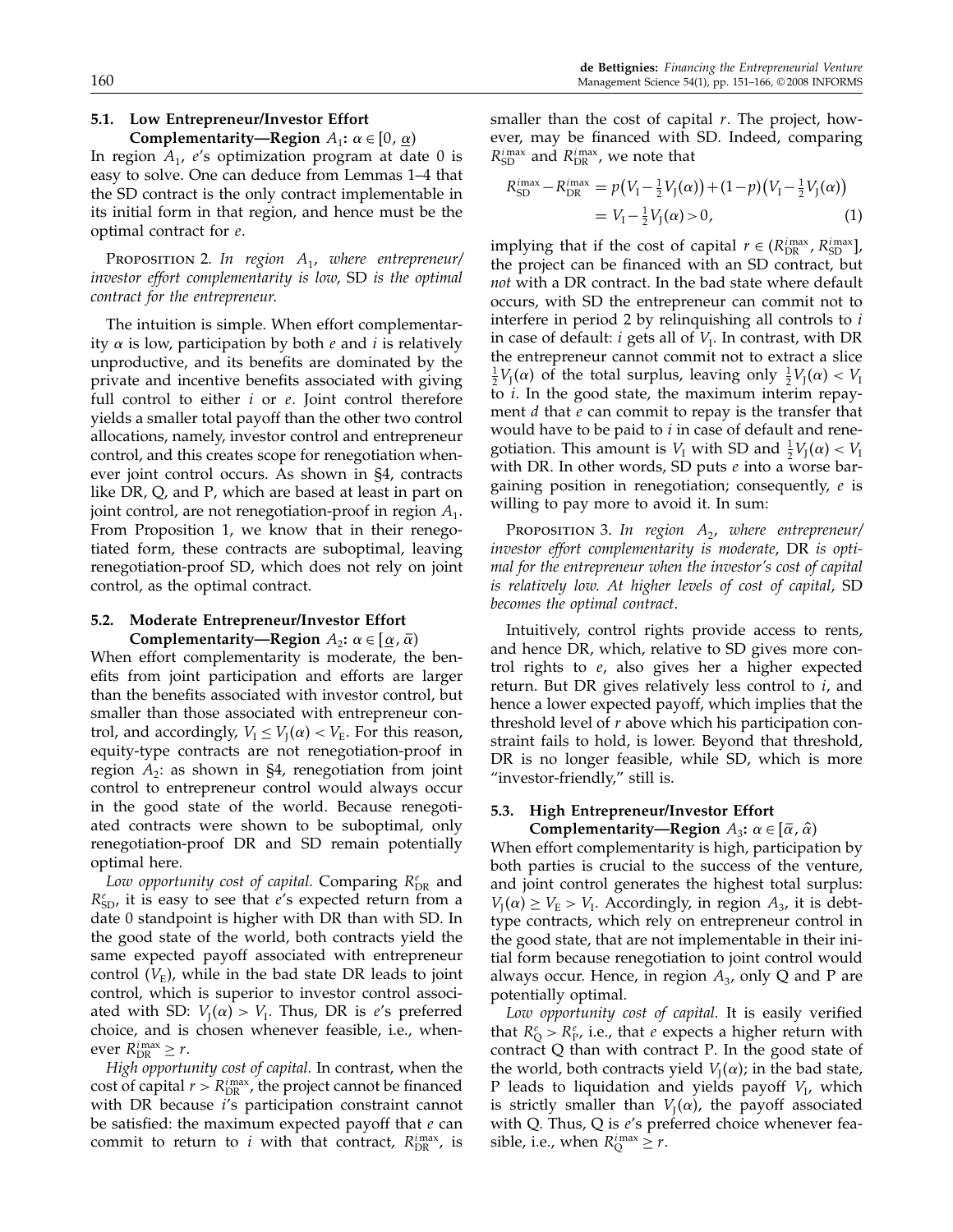*High opportunity cost of capital.* When  $r > R_Q^{\text{i max}}$ , the project cannot be financed with Q. It turns out, however, that  $R_P^{i_{\text{max}}} - R_Q^{i_{\text{max}}} = R_{SD}^{i_{\text{max}}} - R_{DR}^{i_{\text{max}}} > 0$ : the maximum expected payoff that  $e$  can commit to return to  $i$ is larger with a P contract than with a Q contract, for reasons similar to the ones explaining  $R_{SD}^{i_{\text{max}}} - R_{DR}^{i_{\text{max}}}$ . The key implication is simply that when the cost of capital  $r \in (R_Q^{\text{imax}}, R_P^{\text{imax}})$ , the project can be financed with a P contract, but *not* with a Q contract. Thus:

PROPOSITION 4. In region  $A_3$ , where entrepreneur/investor effort complementarity is high, Q is optimal for the entrepreneur when the investor's cost of capital is relatively low. At higher levels of cost of capital, P becomes the optimal contract.

The intuition behind this proposition is the same as the one behind Proposition 3, simply replacing DR by Q and SD by P.

Recall that when  $r \in [0, R_{\text{CP}}^{\text{imax}}]$ , the P contract takes the form of CP, and when  $r \in (R_{\text{CP}}^{\text{imax}}, R_{\text{SP}}^{\text{imax}}]$  with  $R_{\rm SP}^{\rm imax} = R_{\rm P}^{\rm imax}$ , it takes the form of SP. One can readily verify that  $R_{\rm CP}^{\rm imax} > R_{\rm Q}^{\rm imax}$ , which has an interesting implication in our model. The part of region  $A_3$  where P is optimal, i.e., where  $r \in (R_Q^{\text{imax}}, R_P^{\text{imax}})$ , can be divided into two subregions. In the area of region  $A_3$ where  $r \in (R_{\rm Q}^{\rm i max}, R_{\rm CP}^{\rm i max}]$ , the optimal contract is CP: the entrepreneur can convince the investor to put down the initial capital requirement  $k$  with a P contract, even with  $d \rightarrow 0$ , as the prospect of joint control in the good state is sufficient to satisfy i's participation constraint. In the area where  $r \in (R_{\rm CP}^{\rm imax}, R_{\rm P}^{\rm imax}]$ , the optimal contract is  $SP:$  as  $r$  increases, it becomes necessary to promise a strictly positive date 1/4 redemption payment  $d$  to  $i$  to convince him to invest, in addition to the share of date 1 surplus he was already getting with the convertible preferred contract. In sum:

COROLLARY 1. Two types of P are optimal in region  $A_3$ . CP is the optimal contract when  $r \in (R_Q^{\text{i max}}, R_{\text{CP}}^{\text{i max}}]$ , while SP is the optimal contract when  $r \in (R_{\rm CP}^{\rm imax}, R_{\rm P}^{\rm imax}]$ .

## 6. Overall Picture: A Theory Consistent with Empirical Regularities

The foregoing results imply that the optimal contract depends on two primary factors: entrepreneur/ investor effort complementarity, and cost of capital. To see this point more clearly, we represent the entrepreneur's optimal contractual choice graphically in a ( $r$ ,  $V_{\rm J}(\alpha)$ ) space in Figure  $1.^{25}$ 



Notes. Each line associated with contract  $H$  on the figure represents an "isoreturn" line for the investor, drawn at  $R_{H}^{smax} = r$ : It is the locus of points for which that contract yields an expected return for the investor that is exactly equal to his opportunity cost of capital, leaving him indifferent between investing and not investing. A project can be financed with contract  $H$  if and only if it yields a return to the investor that is weakly superior to  $r$ , if and only if it corresponds to a point located west of the iso-return line. Thus, at each point, the optimal contract maximizes the entrepreneur's return among all implementable contracts that have an iso-return line east of that point. For example, at point M both SD and DR are feasible because this point lies west of both iso-return lines. Contract DR, which in region  $A<sub>2</sub>$  yields a higher return to the entrepreneur, is optimal. In contrast, point  $M'$  lies east of the DR iso-return line, but west of the SD iso-return line, and thus at that point SD is the only feasible contract, and hence the optimal one. Note that the figure is drawn for a probability success  $p = 1/2$ . We do this for simplicity, but the results of the paper hold for all  $0 < p < 1$ .

Consistent with Empirical Regularity 1, our model predicts that financial instruments commonly used in practice, such as voting equity, convertible and straight (or participating) preferred equity, as well as secured and unsecured debt, can emerge as optimal. This is illustrated in Figure 1, which also helps us shed light on the other stylized facts described in §2.

An important question in entrepreneurial finance concerns the trade-off between debt and equity: Which should be used, and when? It is sometimes suggested that entrepreneurs prefer debt-type instruments but are forced to turn to equity instruments because they lack tangible assets to secure the debt. Yet this explanation seems incomplete because unsecured debt is readily available: 40% of loans taken by small firms are unsecured (Leeth and Scott 1989). We propose a different explanation:

PROPOSITION 5. Debt-type contracts such as SD and DR tend to be optimal for projects with relatively low

 $25$  We represent the entrepreneur's optimal contractual choice graphically in a  $(r, V_J(\alpha))$  space instead of  $(r, \alpha)$  because it is simpler graphically. Because  $V_1(\alpha)$  is a continuous and strictly increasing function of  $\alpha$ , this is without loss of generality.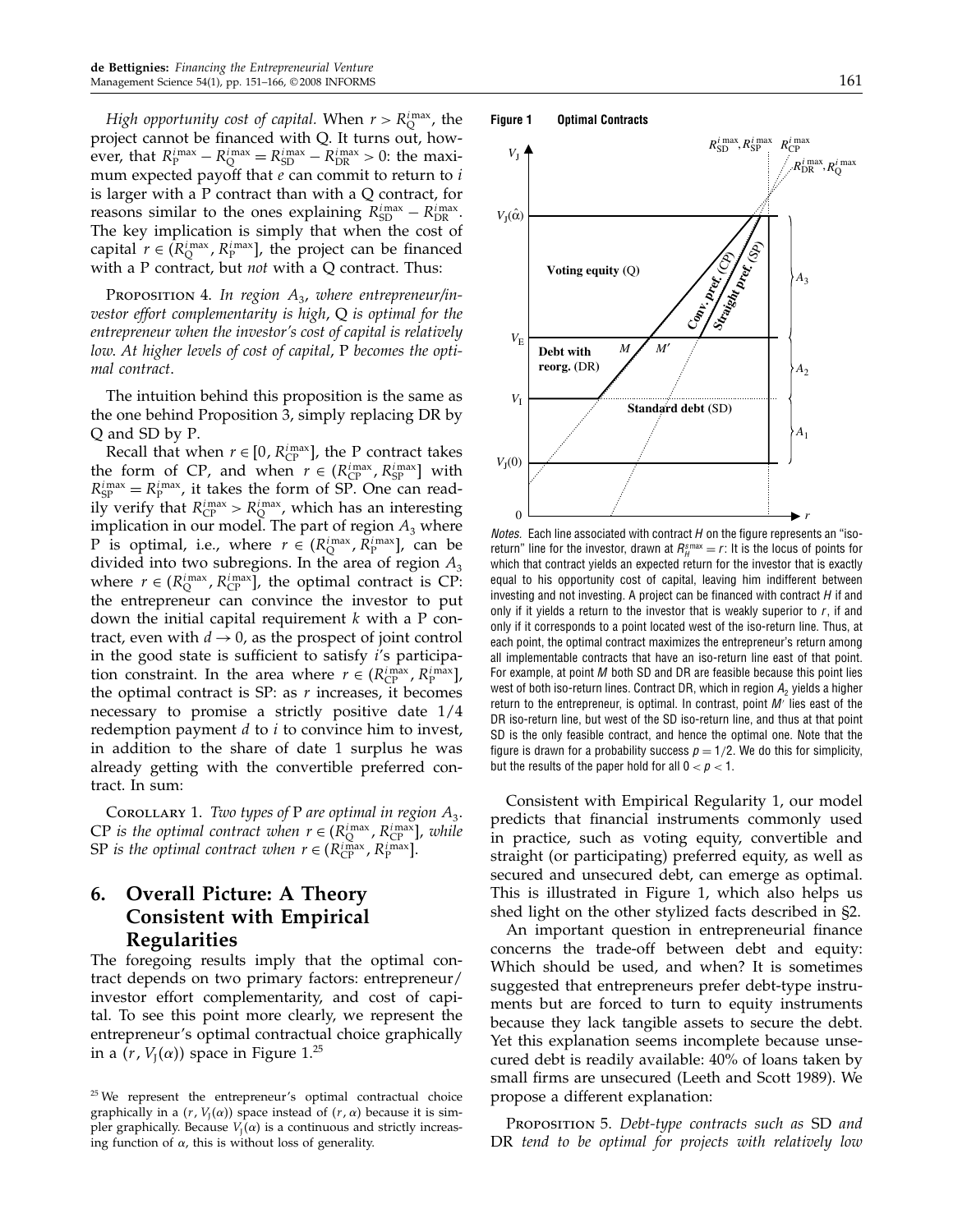entrepreneur/investor effort complementarity. In contrast, equity-type contracts such as voting equity, convertible preferred equity, and straight preferred equity tend to be optimal for projects with relatively high effort complementarity.

A key difference between debt-type contracts and equity-type contracts is that equity-type contracts place more emphasis on joint control. Equity-type contracts thus encourage simultaneous, collaborative efforts by both the entrepreneur and the investor. As effort complementarity rises, the relative value of these collaborations, and of the contracts that facilitate them, also increases.

This result can explain Empirical Regularity 2 that while high-growth entrepreneurs use equity-type instruments predominantly, lifestyle entrepreneurs use debt-type instruments mostly—inasmuch as there is more investor/entrepreneur effort complementarity in high-growth ventures than in lifestyle ventures. Effort complementarity is indeed a dimension along which the two venture types differ sharply. Highgrowth entrepreneurs need the advice and expertise of the investor to complement their own technical knowledge and generate growth. For this reason they turn to VCs, who can offer not only cash, but also a number of growth-enhancing complementary services (Bygrave and Timmons 1992). VCs provide value-added services in the form of mentoring (MacMillan et al. 1988), strategic planning and help obtaining additional financing (Gorman and Salhman 1989, Erhlich et al. 1994). They also help entrepreneurs recruit key managers (Hellmann and Puri 2002), facilitate the development of cooperative strategies such as licensing and strategic alliances (Gans et al. 2002, Hsu 2006), speed up the time to bring products to market (Hellmann and Puri 2000), and provide certification of startup quality to less-informed outsiders (Megginson and Weiss 1991, Stuart et al. 1999, Hsu 2004). Interestingly, Sapienza et al. (1996, p. 440) find that "VCs [add] most value to those ventures already performing well," suggesting that these value-added services are indeed complementary to entrepreneurial effort. In contrast, lifestyle entrepreneurs have lower growth expectations, and as shown in Table 2, they do not use the complementary services available from VCs, preferring instead the "cash-only" services offered by banks.

Beyond the debt-equity trade-off, the entrepreneur makes more specific choices. Within the equity-type category, for example, how does the entrepreneur decide between the options available to her?

PROPOSITION 6. When equity-type contracts are optimal (region  $A_3$ ), the entrepreneur switches from Q to CP, and in turn to P, as the investor's cost of capital rises.

As  $r$  increases, the entrepreneur must increase the investor's expected payoff to secure financing, and gradually switches to contractual offers that are relatively more favorable to the investor. This is consistent with Empirical Regularity 3, which points to temporal and geographic differences in the type of security used in high-growth ventures. Our model suggests that the switch from straight preferred equity to convertible preferred equity, which occurred in highgrowth ventures in the United States in the mid-1980s may have been the result of a decrease in investors' cost of capital. This is consistent with Hardymon and Lerner (2001), who attribute these temporal changes to the increase in competition among VCs that took place at that time, and that may have led to a fall in required returns.

Moreover, we propose that the current contractual differences between the United States and Europe, where convertible securities and common equity are predominantly used, respectively, may result from regional differences in cost of capital, with U.S. VCs requiring higher rates of return than their European counterparts, and inducing entrepreneurs to offer more investor-friendly contracts. This explanation is consistent with Manigart et al. (2002), who report that compared to U.S. VCs, Belgian, British, Dutch, and French VCs require significantly lower rates of return.<sup>26</sup>

Within the debt-type category, the entrepreneur also has a choice available to her, between standard debt and debt with reorganization:

PROPOSITION 7. When debt-type contracts are optimal (regions  $A_1$  and  $A_2$ ), the entrepreneur chooses SD over DR when (1) entrepreneur/investor effort complementarity is relatively low, or (2) the investor's cost of capital is relatively high.

The intuition for this follows from the combined discussions of optimality in regions  $A_1$  and  $A_2$ . When effort complementarity is low, so is the benefit from joint control, and reorganization may be less attractive relative to liquidation. In that case, SD helps the enterpreneur commit to liquidation following default, which is ex ante optimal. Even if effort complementarity is sufficiently high for the entrepreneur to prefer

<sup>&</sup>lt;sup>26</sup> Various factors may explain why required rates of return are higher in the United States than in Europe such as, e.g., the relative maturity of venture capital markets in the United States (Manigart et al. 1997) or the higher degree of sophistication amongst U.S. VCs (Kaplan et al. 2006). Manigart et al. (2002) also suggest that while independent U.S. VCs tend to maximize investment returns, European VCs, who are funded in larger proportion by the public sector and by corporations, may have somewhat different objectives—e.g., job creation, regional development, product market complementarities—achievable only at the expense of a lower return.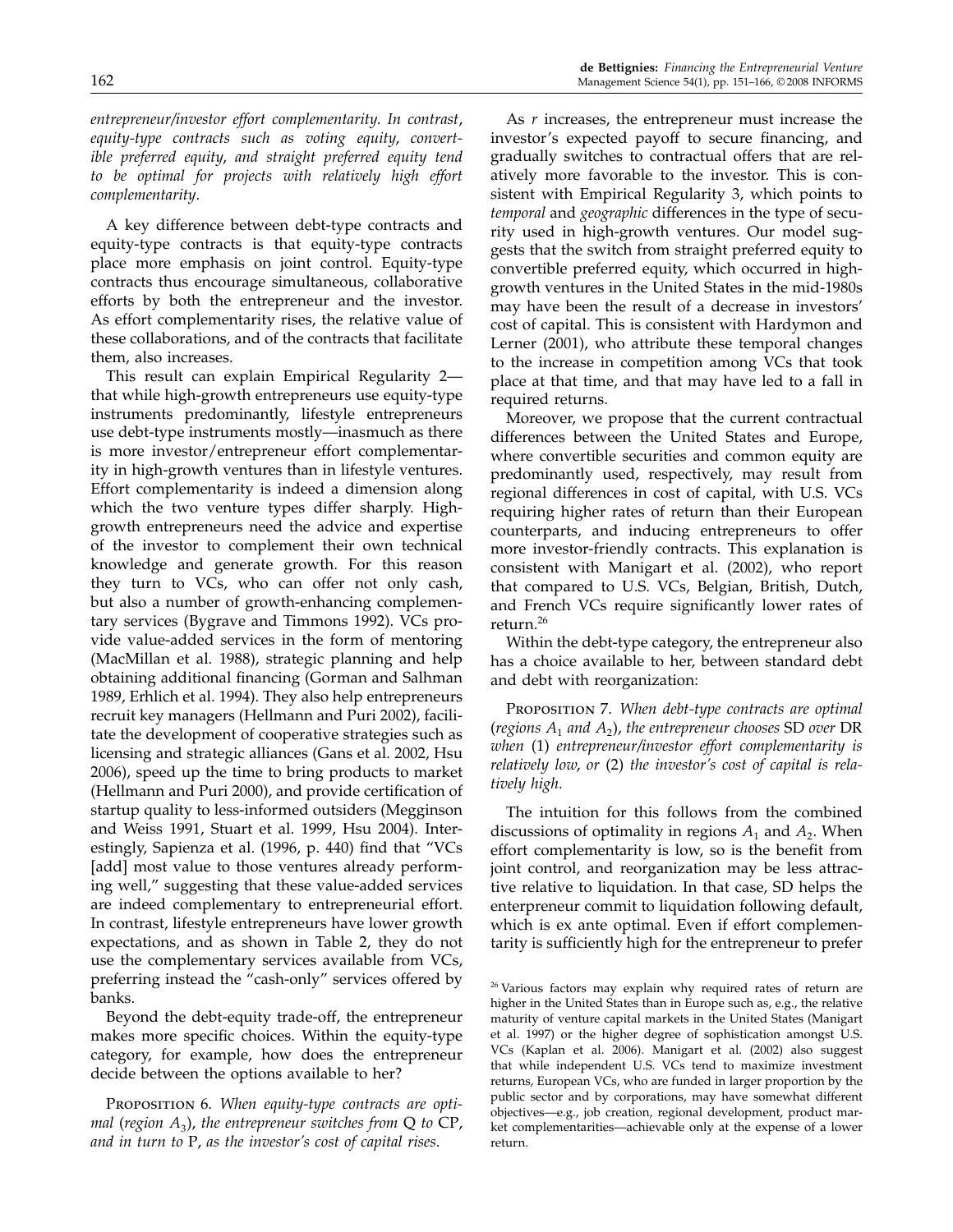DR, if the investor's cost of capital is high enough, she may have to offer the more investor-friendly SD to secure financing.

Interpreting SD and DR as secured and unsecured debt, respectively (see §4), this result provides a plausible explanation for Empirical Regularity 4, which suggests that loans in more mature startups, with shorter maturity, or taken by professional or financial firms (relative to retail), are all significantly less likely to be secured. To the extent that there are more banks competing to finance more mature startups than earlier-stage ventures, the rates of return required by banks might be lower for mature startups, which favors unsecured debt over secured debt. Similarly, the investor's cost of capital is also likely to be lower on loans with shorter maturity, favoring unsecured debt. Finally, our model suggests that professional and financial firms, with a large proportion of intangible human assets, should place a high value on the collaborative efforts of entrepreneurs and investors in reorganization—rather than on liquidation—following default, and therefore should have a higher incidence of unsecured—rather than secured—financing relative to retail-oriented firms.

## 7. Concluding Remarks

We propose a general theory of financial contracting in entrepreneurial ventures broadly defined, including both high-growth ventures and lifestyle ventures. Several contracts resembling the financial instruments commonly used in practice can emerge as optimal, depending on two factors: entrepreneur/investor effort complementarity, and the investor's cost of capital. Our results address key contracting issues, such as the debt/equity trade-off, and the optimal contractual choices within the equity or debt categories; and shed light on the various empirical regularities discussed in §2.

The results of our model extend beyond financial contracting, and have implications for the management literature more broadly. In entrepreneurship, for example, the issue of managerial oversight by the investor continues to receive much attention; and this is a dimension along which high-growth ventures and lifestyle ventures differ sharply. Investors in highgrowth ventures monitor entrepreneurial activity and venture performance very closely. Evidence for this can be gleaned from the VCs' substantial power on the boards of their portfolio companies. Sahlman (1990) and Kaplan and Strömberg (2002) report that VCs are nearly always represented on the board and, compared to founders, hold more seats (41.4% versus 35.4%) and have majority more often (25.4% versus 13.9%). Board representation, in turn, has a strong

impact on the VCs' ability to monitor management and intervene in the venture (Kaplan and Strömberg  $2004$ ).<sup>27</sup> On the other hand, in lifestyle ventures the degree of oversight by investors is much lower: The board of directors is composed predominantly of insiders rather than investors and outsiders, is controlled mainly by the entrepreneur, and consequently plays a rather limited monitoring role (Jain 1980, Rosenstein 1988).<sup>28</sup> These monitoring differences may be related to differences in the optimal contractual choice. As shown, high-growth entrepreneurs prefer equity-type contracts while lifestyle entrepreneurs prefer debt. To the extent that equity is associated with more intense monitoring than debt, this could explain the monitoring differences across venture types. Our model suggests that this ought to be the case when profits are not verifiable: While with equity contracts the entrepreneur voluntarily gives up monitoring rights (and hence bargaining power in renegotiation) as a commitment device to return profits to the investor, with debt-type contracts there is no need for monitoring because the threat of losing control in case of default motivates the entrepreneur to return profits to the investor through debt repayments.

Our framework also has implications for organizational sociology, where ideas related to the status, or prestige, of organizations, have received much attention recently. Entrepreneurial status comes from two primary sources: her social network, and her successful past experiences (Podolny 1993, Podolny and Phillips 1996), which bring a number of benefits. Social networks are associated with lower likelihood of venture failure (Shane and Stuart 2002), faster time to IPO(Stuart et al. 1999, Chang 2004), higher venture valuation (Stuart et al. 1999, Hsu 2007), higher likelihood of subsequent innovation (Podolny and Stuart 1995), and improved access to capital (Shane and Cable 2002, Shane and Stuart 2002). Similarly, successful founding experience for the entrepreneur improves her access to venture capital, and has a positive impact on venture valuation (Hsu 2007). Accordingly, the entrepreneur's high status enables her to "pick and choose among potential [investors]" (Stuart 1999, p. 377), who compete for high-status deals and therefore require a

<sup>&</sup>lt;sup>27</sup> Furthermore, entrepreneurs regard monitoring of venture performance as one of the VCs' primary activities (Rosenstein et al. 1990, 1993; Ehrlich et al. 1994), as do the VCs themselves (Rosenstein 1988, MacMillan et al. 1988).

<sup>&</sup>lt;sup>28</sup> Also consistent with this differential degree of monitoring in high-growth and lifestyle ventures, Gompers (1995) finds that lower tangible assets to total assets ratios, higher market-to-book ratios, and greater R&D intensities, all of which are associated with high-growth ventures rather than lifestyle ventures, lead to more frequent monitoring.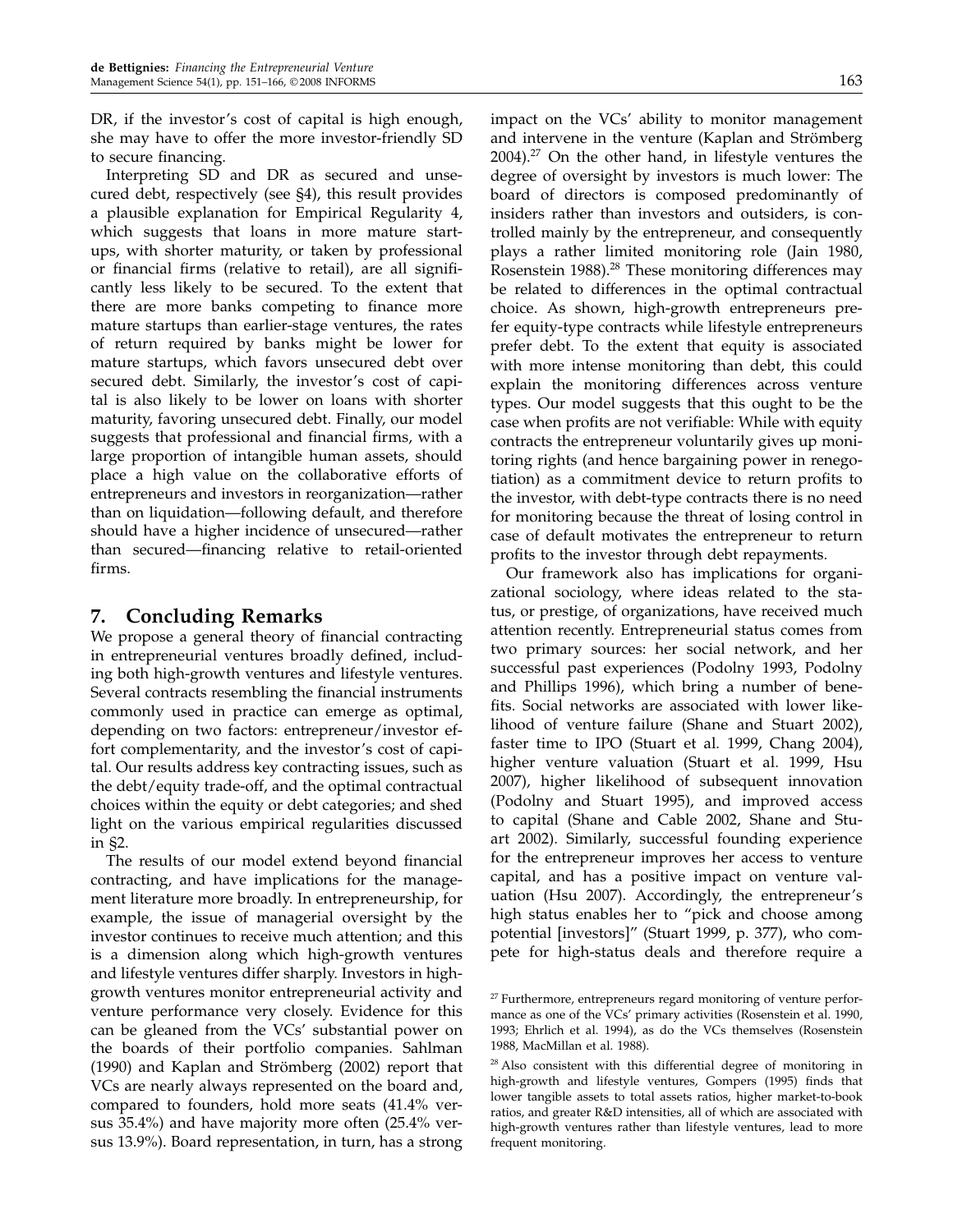lower rate of return.<sup>29</sup> Entrepreneurial status may thus affect financial contracting through its impact on the required rate of return: High-status, high-growth entrepreneurs are more likely to convince VCs to use common equity rather than preferred equity, relative to their low-status colleagues; and high-status lifestyle entrepreneurs are more likely to convince bankers to provide unsecured, rather than secured debt.

Finally, our model yields implications for the management of technology, and for intellectual property protection (IPP) in particular. Since Anton and Yao's (1994) influential paper on weak IPP and expropriation, an interesting literature has emerged, which focuses on two broad themes: The consequences of weak intellectual property rights on firms' commercialization strategies (Gans et al. 2002) and on licensing more specifically (Gans and Stern 2000); and the link between the strength of IPP and the organization (Anton and Yao 1995, Anand et al. 2004) and financing (Anand and Galetovic 2000) of R&D. We conjecture that the strength of IPP for the entrepreneur may also affect the optimal design of securities in the financing of innovation: Decreasing IPP strength could lead to a switch from preferred stock to common stock, and/or from secured to unsecured debt.<sup>30</sup> Formalizing the link between IPP and security design would be an interesting and fruitful avenue for future research.

### 8. Electronic Companion

An electronic companion to this paper is available as part of the online version that can be found at http:// mansci.journal.informs.org/.

#### Acknowledgments

The author thanks two anonymous referees, the associate editor, and Scott Shane (the department editor) for very insightful suggestions and advice. He also thanks Martin Boyer, Jim Brander, Gilles Chemla, Matt Clements, Douglas Cumming, Anne Duchêne, Murray Frank, Keith Head, Thomas Hellmann, Bob Helsley, Gordon Phillips, John Ries, Tom Ross, Ralph Winter, and seminar participants at

<sup>29</sup> To the extent that they improve the entrepreneur's social network and status, current high-status investors may also have a negative impact on the return required by other investors in future rounds of financing.

<sup>30</sup> To see this, suppose that we introduced a measure of IPP in our model by assuming that, upon learning about the project at date 0, the investor can, with some probability, steal the idea from the entrepreneur and obtain some constant expected payoff. The higher (lower) this probability, the weaker (stronger) the IPP. The impact of this modification on our model is simple: an increase in the probability of expropriation works like a positive transfer to the investor, and is formally identical to a fall in his cost of capital, ceteris paribus. The prediction, then, is clear from Figure 1: Anticipating more rents extracted by the investor, the entrepreneur compensates by offering contracts that are less "investor-friendly," such as common stock or unsecured debt.

the University of Victoria (Department of Economics and School of Business), and the Canadian Economics Association Meetings (2004, Toronto) for helpful comments. He gratefully acknowledges financial support from the Social Sciences and Humanities Research Council (SSHRC) MCRI Grant 412-98-0025, and from the Robert and Carol Friesen Research Fellowship. Able research assistance was provided by Chris Bidner. The author assumes responsibility for any errors.

#### References

- Aghion, P., P. Bolton. 1992. An incomplete contracts approach to financial contracting. Rev. Econom. Stud. 59 473–494.
- Aghion, P., J. Tirole. 1994. The management of innovation. Quart. J. Econom. 109 1185–1209.
- Anand, B., A. Galetovic. 2000. Weak property rights and holdup in R&D. J. Econom. Management Strategy 9 615–642.
- Anand, B., A. Galetovic, A. Stein. 2004. Incentives versus synergies in markets for talent. Working paper, Harvard Business School, Boston.
- Anton, J., D. Yao. 1994. Expropriation and inventions: Appropriable rents in the absence of property rights. Amer. Econom. Rev. 84 190–209.
- Anton, J., D. Yao. 1995. Start-ups, spin-offs, and internal projects. J. Law, Econom. Organ. 11 362–378.
- Bascha, A., U. Walz. 2001. Convertible securities and optimal exit decisions in venture capital finance. J. Corporate Finance 7 285–306.
- Bascha, A., U. Walz. 2002. Financing practices in the German venture capital industry: An empirical assessment. Working paper, Goethe University, Frankfurt, Germany.
- Berger, A., G. Udell. 1990. Collateral, loan quality, and bank risk. J. Monetary Econom. 25 21–42.
- Berglöf, E. 1994. A control theory of venture capital finance. J. Law, Econom. Organ. 10 247–267.
- Bergmann, D., U. Hege. 1998. Venture capital financing, moral hazard, and learning. J. Banking Finance 22 703–735.
- Binmore, K., A. Rubinstein, A. Wolinsky. 1986. The Nash bargaining solution in economic modelling. RAND J. Econom. 17 176-188.
- Bolton, P., D. Scharfstein. 1990. A theory of predation based on agency problems in financial contracting. Amer. Econom. Rev. 80 94–106.
- Bolton, P., D. Scharfstein. 1996. Optimal debt structure with multiple creditors. J. Political Econom. 104 1–25.
- Bottazzi, L., M. Da Rin, T. Hellmann. 2004. The changing face of the European venture capital industry: Facts and analysis. J. Private Equity 7 26–53.
- Brealy, R., S. Myers. 2003. Principles of Corporate Finance, 7th ed. McGraw-Hill, New York.
- Bygrave, W., J. Timmons. 1992. Venture Capital at the Crossroads. Harvard Business School Press, Boston.
- Casamatta, C. 2003. Financing and advising: Optimal financial contracts with venture capitalists. J. Finance 58 2059–2085.
- Chang, S. J. 2004. Venture capital financing, strategic alliances, and the initial public offering of Internet startups. J. Bus. Venturing 19 721–741.
- Cornelli, F., O. Yosha. 2003. Stage financing and the role of convertible debt. Rev. Econom. Stud. 70 1–32.
- Cumming, D. J. 2002. United States venture capital financial contracting: Foreign securities. Adv. Financial Econom. Forthcoming.
- Cumming, D. J. 2005. Capital structure in venture finance. J. Corporate Finance 11 550–585.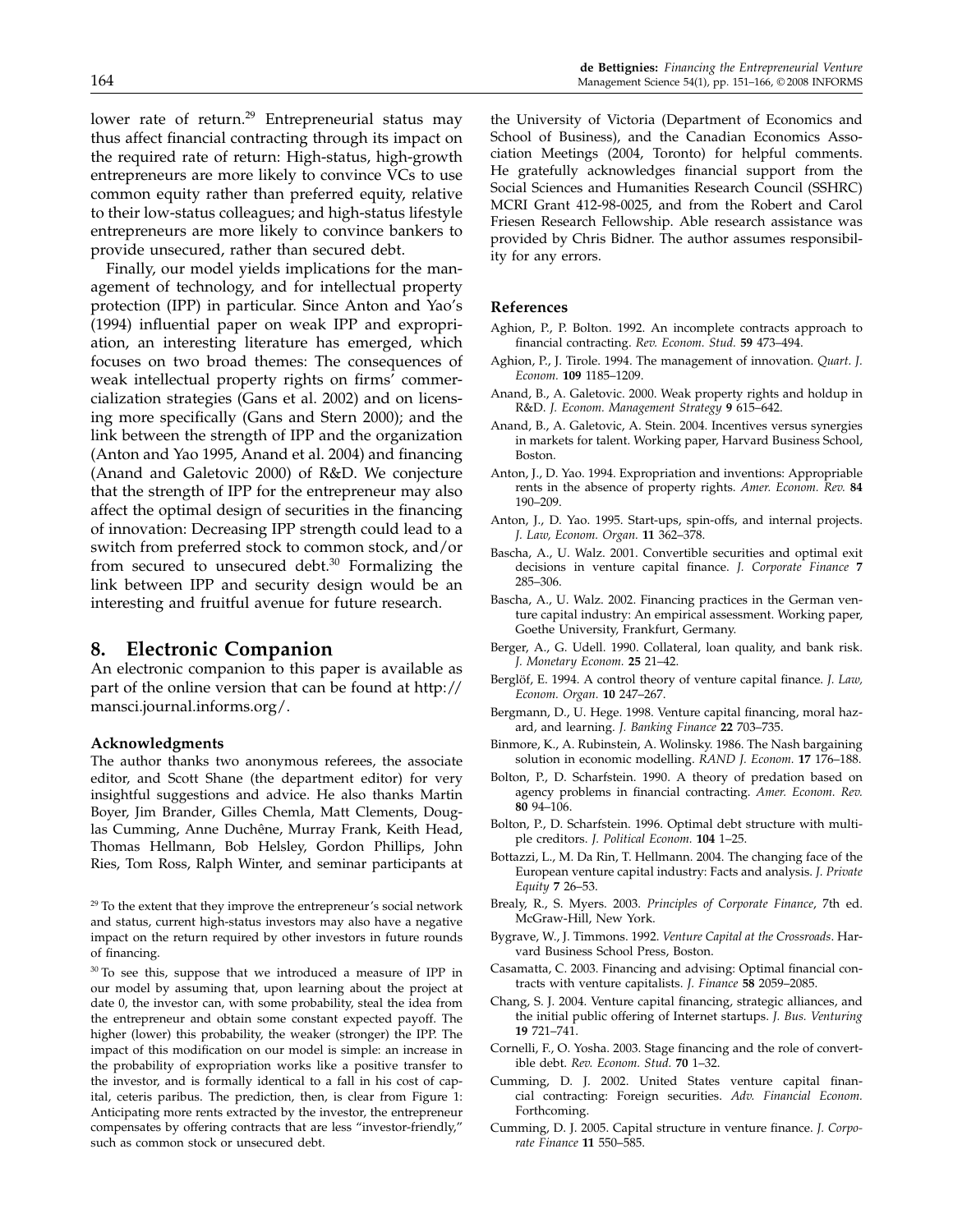- Davis, C. 2003. Venture capital in Canada. D. Cetindamar, ed. The Growth of Venture Capital: A Cross Cultural Comparison. Praeger, Westport, CT, 175–206.
- de Bettignies, J.-E., J. Brander. 2007. Financing entrepreneurship: Bank finance versus venture capital. J. Bus. Venturing. 22 808–832.
- Dessein, W. 2005. Information and control in ventures and alliances. J. Finance 60 2513–2549.
- Dewatripont, M., J. Tirole. 1994. A theory of debt and equity: Diversity of securities and manager-shareholder congruence. Quart. J. Econom. 139 1027–1054.
- Dybvig, P., Y. Wang. 2002. Debt and equity. Working paper, Washington University in Saint Louis, St. Louis, MO.
- Ehrlich, S., A. De Noble, T. Moore, R. Weaver. 1994. After the cash arrives: A comparative study of venture capital and private investor involvement in entrepreneurial firms. J. Bus. Venturing 9 67–82.
- Fluck, S. 1998. Optimal financial contracting: Debt versus outside equity. Rev. Financial Stud. 11 383–418.
- Fraser, S. 2005. Finance for small and medium-sized enterprises: A report on the 2004 UK survey of SME finances. Department for Business Enterprise and Regulatory Reform Publication, London. Available online at http://www.berr.gov.uk/ files/file39407.pdf.
- Gans, J., S. Stern. 2000. Incumbency and R&D incentives: Licensing the gale of creative destruction. J. Econom. Management Strategy 9 485–511.
- Gans, J., D. Hsu, S. Stern. 2002. When does start-up innovation spur the gale of creative destruction? RAND J. Econom. 33 571–586.
- Gompers, P. A. 1995. Optimal investment, monitoring, and the staging of venture capital. J. Finance 50 1461–1489.
- Gompers, P. A., J. Lerner. 1999. The Venture Capital Cycle. MIT Press, Cambridge, MA.
- Gorman, M., W. Sahlman. 1989. What do venture capitalists do? J. Bus. Venturing 4 231–248.
- Grossman, S., O. Hart. 1986. The costs and benefits of ownership: A theory of vertical and lateral integration. J. Political Econom. 94 691–719.
- Hamilton, B. 2000. Does entrepreneurship pay? An empirical analysis of the returns to self-employment. J. Political Econom. 108 604–631.
- Hardymon, F., J. Lerner. 2001. A note on private equity securities. HBS Case 9-200-027, Harvard Business School, Boston.
- Hardymon, F., J. Lerner, A. Leamon. 2005. Gold hill venture lending. HBS Case 9-804-083, Harvard Business School, Boston.
- Hart, O. 1995. Firms, Contracts, and Financial Structure. Oxford University Press, Oxford, UK.
- Hart, O. 1999. Different approaches to bankruptcy. Governance, Equity, and Global Markets: The Annual Bank Conference on Development Economics in Europe, June 21–23. (Paris: La Documentation Francaise, 2000.)
- Hart, O., J. Moore. 1990. Incomplete contracts and the nature of the firm. J. Political Econom. 98 1119–1158.
- Hart, O., J. Moore. 1998. Default and renegotiation: A dynamic model of debt. Quart. J. Econom. 113 1–41.
- Harvard Business School. 2006. Financing the Business: Where's the Money? Harvard Business School Press, Boston.
- Haynes, P., R. Becherer, M. Helms, M. Jones. 1999. The accidental entrepreneur: When dissatisfaction is the primary motivation for entrepreneurship. J. Bus. Entrepreneurship 11 89–103.
- Hellmann, T. 1998. The allocation of control rights in venture capital contracts. RAND J. Econom. 29 57–76.
- Hellmann, T. 2006. IPOs, acquisitions and the use of convertible securities in venture capital. J. Financial Econom. 81 649–679.
- Hellmann, T., M. Puri. 2000. The interaction between product market and financing strategy: The role of venture capital. Rev. Financial Stud. 13 959–984.
- Hellmann, T., M. Puri. 2002. Venture capital and the professionalization of start-up firms: Empirical evidence. J. Finance 57 169–197.
- Hisrich, R., M. Peters, D. Shepherd, P. Mombourquette. 2006. Entrepreneurship, Canadian ed. McGraw-Hill, Ryerson, Toronto.
- Hsu, D. 2004. What do entrepreneurs pay for venture capital affiliation. J. Finance 59 1805–1844.
- Hsu, D. 2006. Venture capitalists and cooperative start-up commercialization strategy. Management Sci. 52 204–219.
- Hsu, D. 2007. Experienced entrepreneurial founders, organizational capital, and venture capital funding. Res. Policy. 36 722–741.
- Jain, S. K. 1980. Look to outsiders to strengthen small business boards. Harvard Bus. Rev. 58 162–170.
- Kaplan, S., P. Strömberg. 2002. Financial contracting meets the real world: An empirical analysis of venture capital contracts. Rev. Econom. Stud. 70 281–316.
- Kaplan, S., P. Strömberg. 2004. Characteristics, contracts, and actions: Evidence from venture capitalist analyses. J. Finance 59 2177–2210.
- Kaplan, S., F. Martel, P. Strömberg. 2006. How do legal differences and learning affect financial contracts? J. Financial Intermediation. Forthcoming.
- Landier, A. 2002. Start-up financing: From banks to venture capital. Working paper, University of Chicago, Chicago.
- Leamon, A., F. Hardymon. 2001. Silicon valley bank. HBS Case 9-800-332, Harvard Business School, Boston.
- Leeth, J., J. Scott. 1989. The incidence of secured debt: Evidence from the small business community. J. Financial Quant. Anal. 24 379–394.
- Lerner, J. 1994. The syndication of venture capital investments. Financial Management 23 16–27.
- MacMillan, I., D. Kulow, R. Khoylian. 1988. Venture capitalists' involvement in their investments: Extent and performance. J. Bus. Venturing 4 27–47.
- Mahdjoubi, D. 2007. A brief description of action business planning. Working paper, University of Texas, Austin, TX.
- Manigart, S., M. Wright, K. Robbie, P. Desbrieres, K. De Waele. 1997. Venture capitalists' appraisal of investment projects: An empirical European study. Entrepreneurship Theory and Practice 21 29–43.
- Manigart, S., K. De Waele, M. Wright, K. Robbie, P. Desbrieres, H. Sapienza, A. Beekman. 2002. Determinants of required return in venture capital investments: A five-country study. J. Bus. Venturing 17 291–312.
- Marx, L. 1998. Efficient venture capital financing combining debt and equity. Rev. Econom. Design 4 371–387.
- Megginson, W., K. Weiss. 1991. Venture capitalist certification in initial public offerings. J. Finance 46 879–903.
- Moskowitz, T., A. Vissing-Jorgensen. 2002. The returns to entrepreneurial investment: A private equity premium puzzle? Amer. Econom. Rev. 92 745–778.
- Myers, S. 2000. Outside equity. J. Finance 55 1005–1037.
- Podolny, J. 1993. A status-based model of market competition. Amer. J. Sociol. 98 829–872.
- Podolny, J., D. Phillips. 1996. The dynamics of organizational status. Indust. Corporate Change 5 453–471.
- Podolny, J., T. Stuart. 1995. A role-based ecology of technological change. Amer. J. Sociol. 100 1224–1260.
- Repullo, R., J. Suarez. 2004. Venture capital finance: A security design approach. Rev. Finance 8 75–108.
- Rosenstein, J. 1988. The board and strategy: Venture capital and high technology. J. Bus. Venturing 3 159–170.